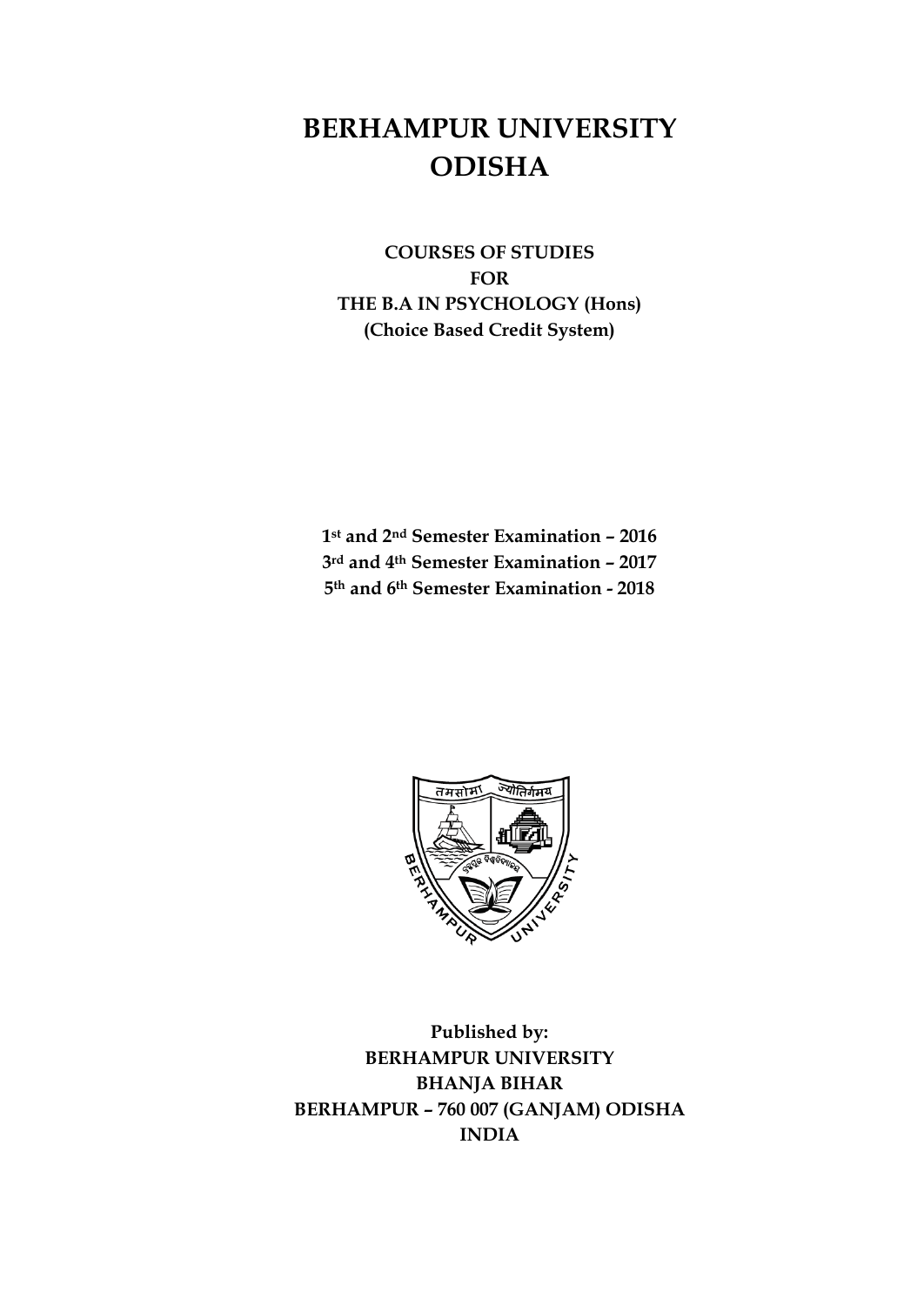# **COURSE STRUCTURE OF CHOICE BASED CREDIT SYSTEM SYLLABUS FOR + 3 DEGREE IN B.A PSYCHOLOGY (HONS) FOR BERHAMPUR UNIVERSITY, ODISHA**

The B.A. (Hons) course in Psychology aims at developing an understanding of thegrowing discipline of psychology and promoting skill based education. An important goal of this course is to facilitate self-discovery in the students and ensure their enthusiastic and effective participation in responding to the needs and challenges of the contemporary world. The course intends to enable students in developing skills and competencies needed for meeting the challenges and needs of the real world effectively. Hence this syllabus is created keeping in mind the changing nature of the society, educational institutions and the workplace and inculcate the required skills in the students to understand and respond to the same efficiently and effectively.

# **Pedagogy for teaching the B.A. (Hons) Course in Psychology**

The teaching-learning of the course would be organized through lectures, tutorials, practicals, projects, presentations, workshops, seminars, experiential exercises, and hands on training. Students would be encouraged to develop an understanding of real life issues and participate in the programs and practices in the social context. Practicum is incorporated as an important component in many papers with hands on training in the use of various research methods such as laboratory experiments, field experiments, observation, psychological testing, survey, interview and case study. Use of ICT and mass media and web based sources (like documentaries, videos, films etc.) is highly recommended to make the teaching-learning process interactive, interesting and fruitful.

**Core Course (CC)**-14 papers of 6 credits each.

**Discipline Specific Elective (DSE)-**04 (3 theory papers + project) of 6 credits.

**Generic Elective (GE)**: 4 papers of 6 credits each (From other two Disciplines A & B)

**Ability Enhancement (AE):** 2 papers of 2 credits.

**Skill Enhancement Couse (SEC):** 2 papers of 2 credits.

**Total Papers – (4+4+5+5+4+4 )= 26 Total Marks: 2400** 

**Total Credit Points: 140 (In all Six semesters)**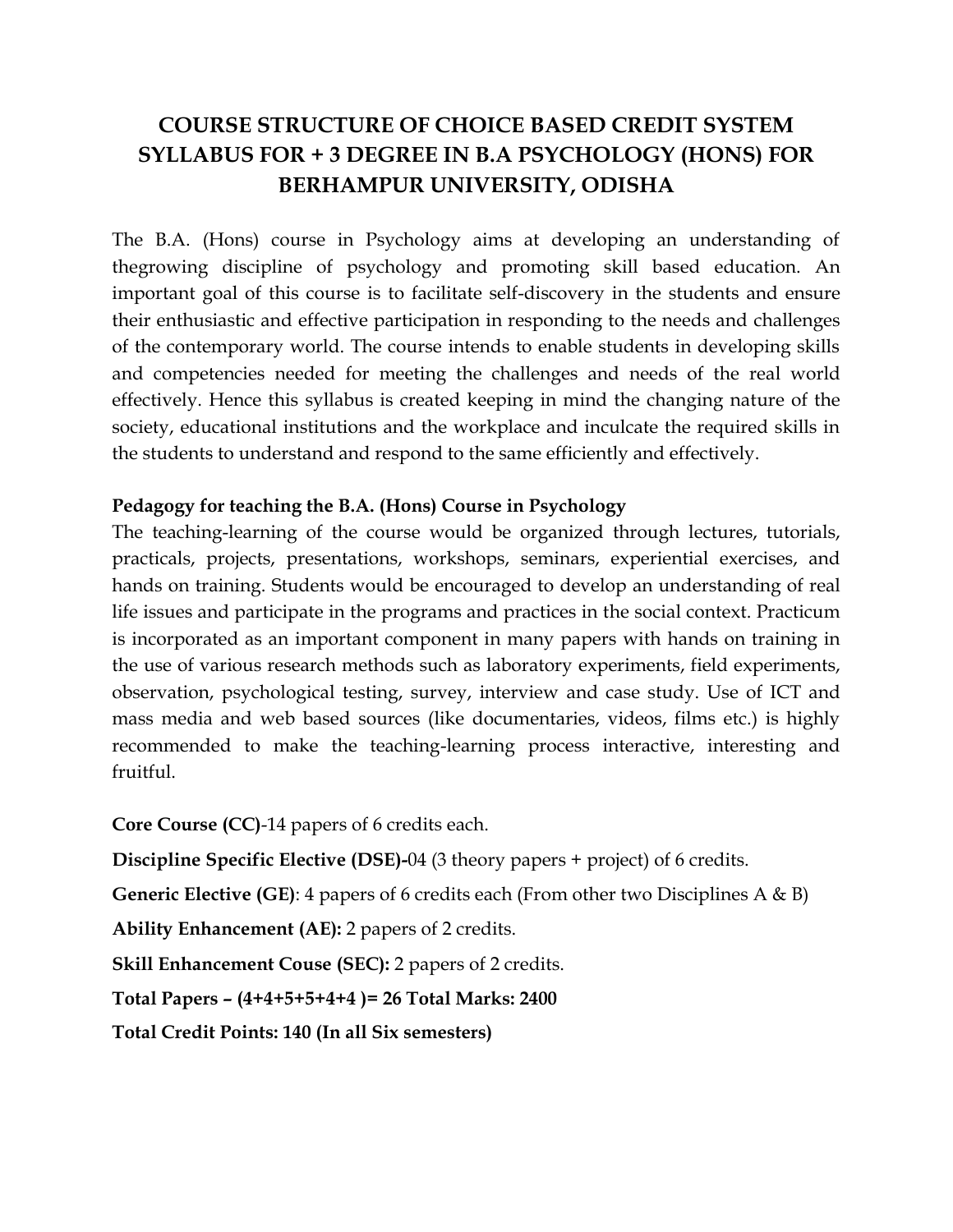# **Semester-I**

| S <sub>1</sub>   | Paper  | Title of the Paper     | Nature of the Paper | Credit  | Contact | <b>Marks</b> |
|------------------|--------|------------------------|---------------------|---------|---------|--------------|
| N <sub>0</sub>   | Code   |                        |                     | Points  | Hours   |              |
| 1.               | $CC-1$ | Introduction to        | Theory & Practical  | $4+2=6$ | 60      | $75+25=100$  |
|                  |        | Psychology             |                     |         |         |              |
| $\overline{2}$ . | $CC-2$ | Biopsychology          | Theory & Practical  | $4+2=6$ | 60      | $75+25=100$  |
| 3                | $GE-1$ | $A-1$                  | Theory              | 6       | 60      | 100          |
| 4.               | $AE-1$ | <b>Environ Studies</b> | Theory              | C       | 20      | 50           |
|                  |        | Total papers-4         |                     | 20      | 200     | 350          |

## **Semester-II**

| S <sub>1</sub> | Paper  | <b>Title of the Paper</b>          | Nature of the    | Credit         | Contact | <b>Marks</b> |
|----------------|--------|------------------------------------|------------------|----------------|---------|--------------|
| no             | Code   |                                    | Paper            | Points         | Hours   |              |
| 1.             | $CC-3$ | Psychology of<br>Individual        | Theory&Practical | $4+2=6$        | 60      | $75+25=100$  |
|                |        | <b>Differences</b>                 |                  |                |         |              |
| 2.             | $CC-4$ | Psychological<br><b>Statistics</b> | Theory&Practical | $4+2=6$        | 60      | $75+25=100$  |
| 3.             | $GE-2$ | $A - 2$                            | Theory           | 6              | 60      | 100          |
| 4.             | $AE-2$ | MIL.<br>Communication              | Theory           | $\overline{2}$ | 20      | 50           |
|                |        | Total papers-4                     |                  | 20             | 200     | 350          |

## **Semester-III**

| S1           | Paper  | Title of the Paper | Nature of the Paper | Credit         | Contact | <b>Marks</b> |
|--------------|--------|--------------------|---------------------|----------------|---------|--------------|
| $\mathbf{n}$ | Code   |                    |                     | Points         | Hours   |              |
| 1.           | $CC-5$ | Psychological      | Theory&Practical    | $4+2=6$        | 60      | $75+25=100$  |
|              |        | Research           |                     |                |         |              |
| 2.           | $CC-6$ | Social Psychology  | Theory&Practical    | $4+2=6$        | 60      | $75+25=100$  |
| 3.           | $CC-7$ | Understanding      | Theory&Practical    | $4+2=6$        | 60      | $75+25=100$  |
|              |        | Psychological      |                     |                |         |              |
|              |        | disorder           |                     |                |         |              |
| 4.           | $GE-3$ | $B - 1$            | Theory              | 6              | 60      | 100          |
| 5.           | SEC-1  | Communicative      | Theory              | $\overline{2}$ | 20      | 50           |
|              |        | English            |                     |                |         |              |
|              |        | Total papers - 5   |                     | 26             | 260     | 450          |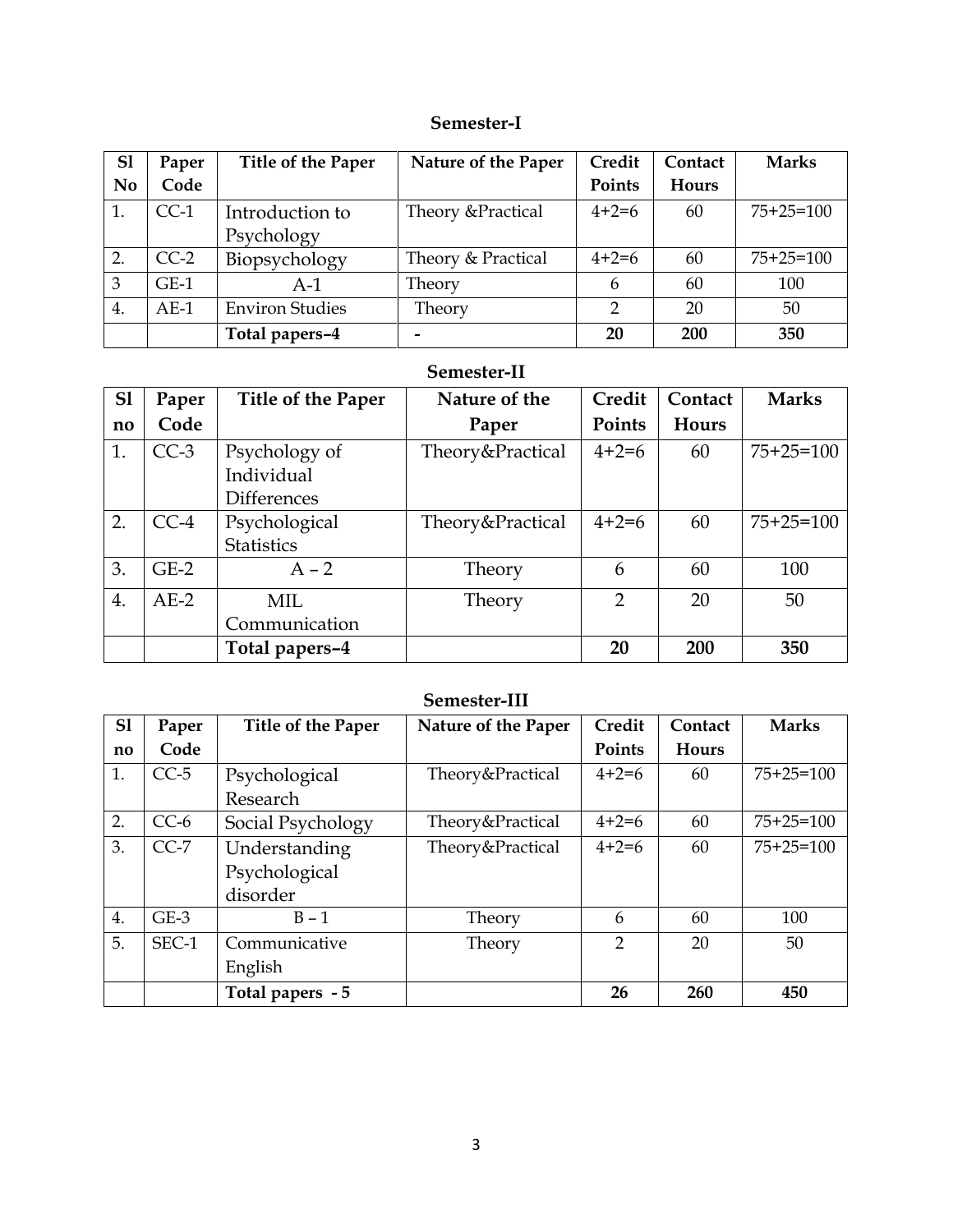| S1                     | Paper   | <b>Title of the Paper</b> | Nature of the Paper | Credit         | Contact | <b>Marks</b> |
|------------------------|---------|---------------------------|---------------------|----------------|---------|--------------|
| $\mathbf{n}\mathbf{o}$ | Code    |                           |                     | Points         | Hours   |              |
| 1.                     | $CC-8$  | Developmental             | Theory & Practical  | $4+2=6$        | 60      | $75+25=100$  |
|                        |         | Psychology                |                     |                |         |              |
| 2.                     | $CC-9$  | Organizational            | Theory & Practical  | $4+2=6$        | 60      | $75+25=100$  |
|                        |         | behavior                  |                     |                |         |              |
| 3.                     | $CC-10$ | Abnormal                  | Theory & Practical  | $4+2=6$        | 60      | $75+25=100$  |
|                        |         | Psychology                |                     |                |         |              |
| 4.                     | $GE-4$  | $B - 2$                   |                     | 6              | 60      | 100          |
| 5.                     | SEC-2   | <b>Stress Management</b>  | Theory              | $\overline{2}$ | 20      | 50           |
|                        |         | Total papers -5           |                     | 26             | 260     | 450          |

# **Semester—IV**

# **Semester—V**

| S <sub>1</sub> | Paper   | Title of the Paper       | Nature of the Paper | Credit  | Contact      | <b>Marks</b> |
|----------------|---------|--------------------------|---------------------|---------|--------------|--------------|
| no             | Code    |                          |                     | Points  | <b>Hours</b> |              |
| 1.             | $CC-11$ | Applied Psychology       | Theory&Practical    | $4+2=6$ | 60           | $75+25=100$  |
| 2              | $CC-12$ | Counseling<br>Psychology | Theory&Practical    | $4+2=6$ | 60           | $75+25=100$  |
| 3.             | DSE-1   | Positive Psychology      | Theory              | 6       | 60           | 100          |
| 4.             | DSE-2   | Health Psychology        | Theory              | 6       | 60           | 100          |
|                |         | Total papers-4           |                     | 24      | 240          | 400          |

# **Semester—VI**

| <b>S1.</b>             | Paper   | Title of the Paper | Nature of the Paper | Credit  | Contact      | <b>Marks</b> |
|------------------------|---------|--------------------|---------------------|---------|--------------|--------------|
| $\mathbf{n}\mathbf{o}$ | Code    |                    |                     | Points  | <b>Hours</b> |              |
| 1.                     | $CC-13$ | Applied            | Theory&Practical    | $4+2=6$ | 60           | $75+25=100$  |
|                        |         | Educational        |                     |         |              |              |
|                        |         | Psychology         |                     |         |              |              |
| 2                      | $CC-14$ | Gender             | Theory&Practical    | $4+2=6$ | 60           | $75+25=100$  |
|                        |         | Psychology         |                     |         |              |              |
| 3.                     | DSE-3   | Community          | Theory              | 6       | 60           | 100          |
|                        |         | Psychology         |                     |         |              |              |
| 4.                     | DSE-4   | Project Work       | Project +VV+        | 6       | 60           | $50+20+30$   |
|                        |         |                    | Seminar             |         |              | $=100$       |
|                        |         | Total papers-4     |                     | 24      | 240          | 400          |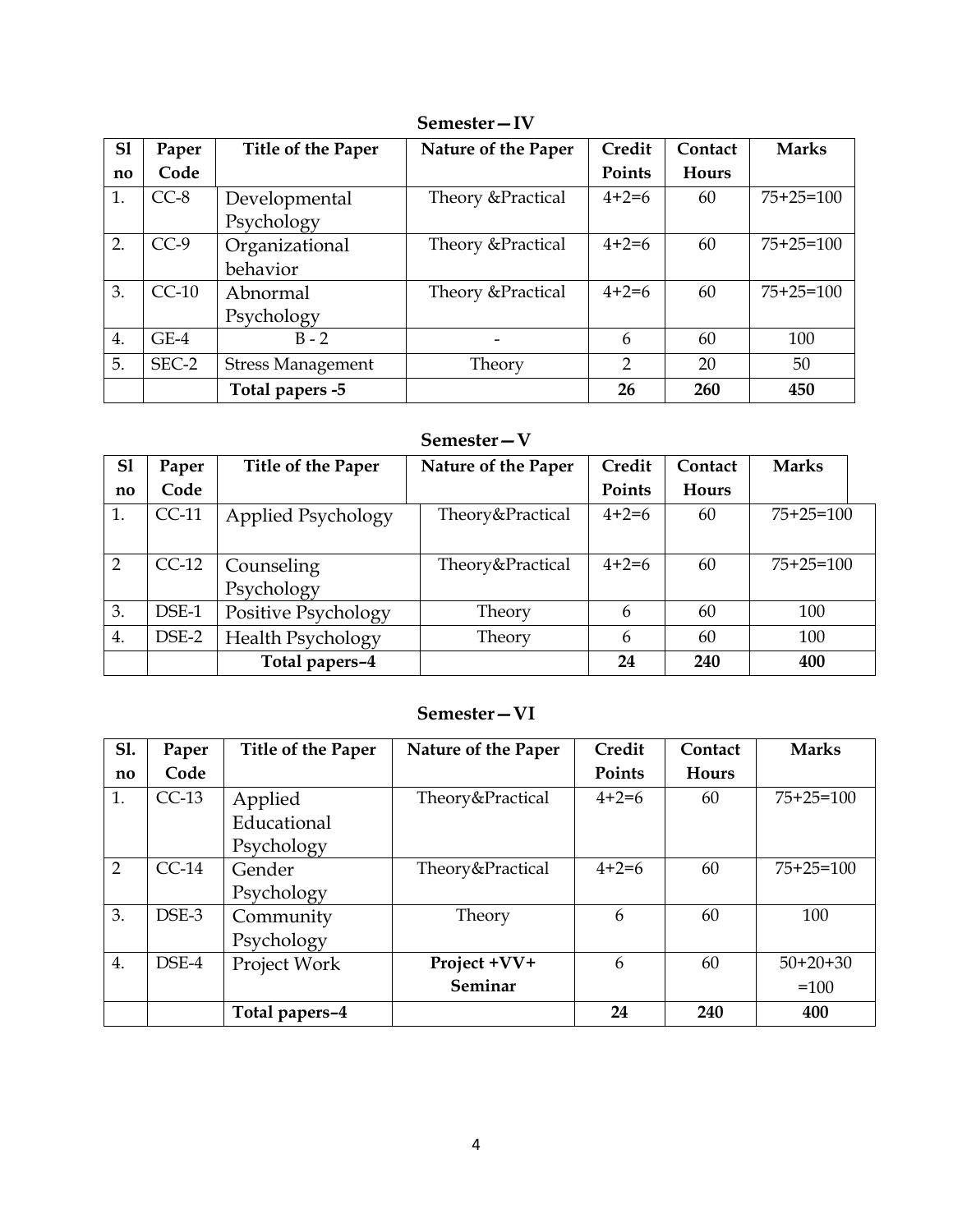# **Detail Course for B. A (Honours) Psychology**

# **CC-PSY-01: INTRODUCTION TO PSYCHOLOGY**

**Objective:** To introduce students to the basic concepts of the field of psychology with an emphasis on applications of psychology in everyday life.

### **Unit – I**

**Introducing psychology** Concept and definition of psychology, origins of psychology, key perspectives of psychology: Behavioral, cognitive, humanistic, psychodynamic, socio-cultural.

## **Unit - II**

## **Methods in psychology**

- **a.** Natural observation, survey and case study- advantages and limitations.
- **b.** Experimental and correlational methods- advantages and limitations.

### **Unit - III**

## **Learning and Motivation**

Principles and applications of Classical conditioning, operant conditioning, and observational learning; Learning strategies; Learning in a digital world; Self regulated learning; Perspectives on motivation, types of motivation, motivational conflicts.

#### **Unit - IV**

**(a) Memory:** Models of memory: Levels of processing, Parallel Distributed Processing model, Information processing, Forgetting, Improving memory. **(b) Emotions:** Components, theories

## **Practical:**

- 1. Serial learning.
- 2. Recognition of NS in similar and dissimilar context.

## **Readings:**

Baron, R. & Misra.G. (2013). Psychology. Pearson.

Chadha, N.K. & Seth, S. (2014). The Psychological Realm: An Introduction. Pinnacle Learning, New Delhi.

Ciccarelli, S. K., & Meyer, G. E. (2010). Psychology: South Asian Edition. New Delhi: Pearson Education.

Passer, M.W. & Smith, R.E. (2010). Psychology: The science of mind and behaviour. New Delhi: Tata McGraw-Hill.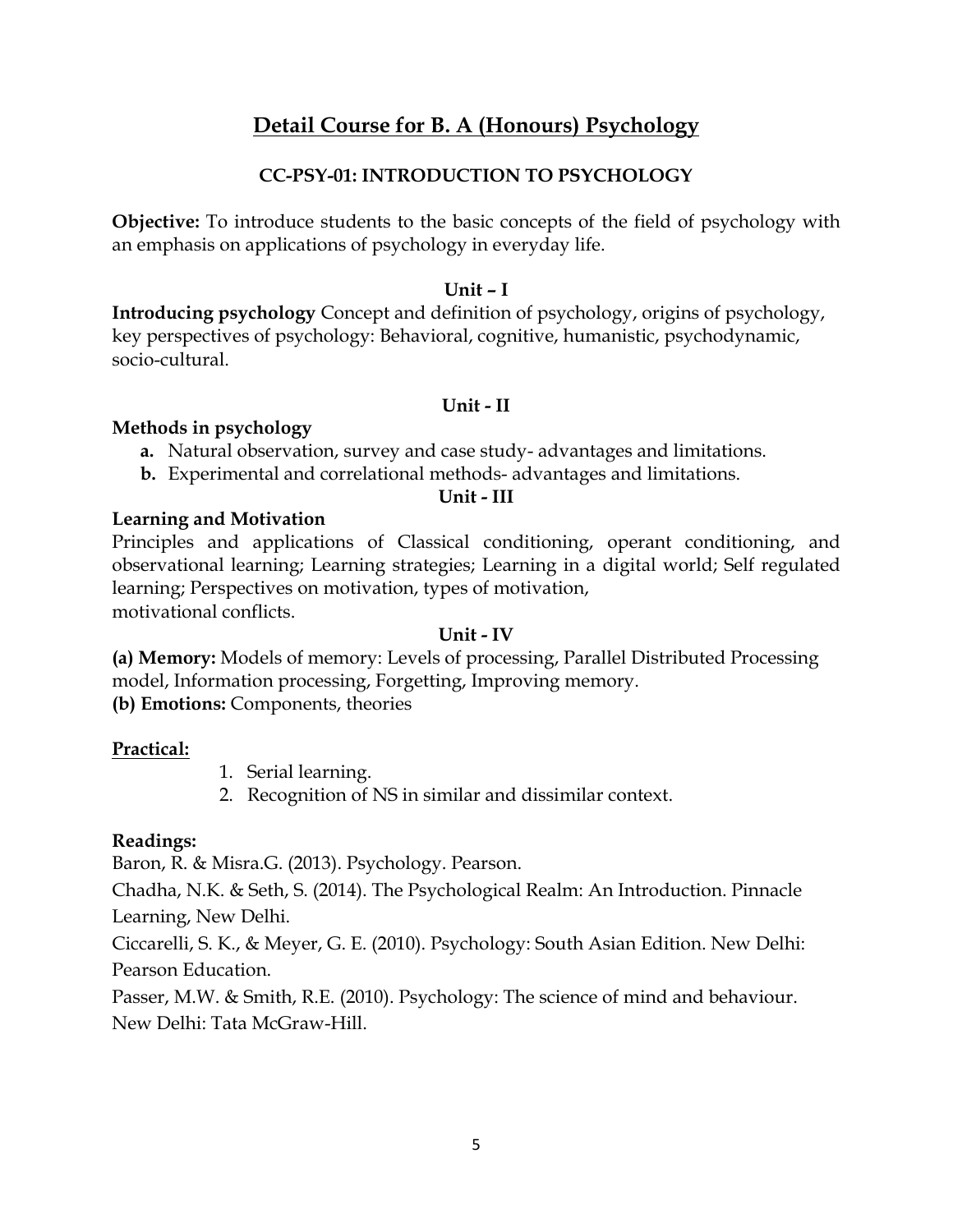#### **CC-PSY-02: BIOPSYCHOLOGY**

**Objectives:** To explore the biological basis of experience and behaviour. To develop an understanding of the influence of behaviour, cognition, and the environment on bodily system. To develop an appreciation of the neurobiological basis of psychological function and dysfunction.

#### **Unit - I**

**Introduction to biopsychology:** Nature and scope; Methods and ethics in biopsychology; Divisions of biopsychology.

#### **Unit - II**

**The Functioning brain:** Structure, and functions of neurons; Neural conduction and synaptic transmission.

#### **Unit - III**

**Organization of nervous systems:** CNS & PNS: Structure and functions. Functional abnormalities of neurotransmitters: dopamine and serotonin hypothesis. Neuroplasticity of Brain (neural degeneration, neural regeneration, and neural reorganization), hemispheric specialization.

#### **Unit - IV**

**Endocrine System:** Structure, functions and abnormalities of major glands: Thyroid, Adrenal, Gonads, Pituitary, Pancreas and Pineal.

#### **Practical:**

- **1. Bilateral transfer of training.**
- **2. Knowledge of result in muller Lyer-illusion.**

#### **Readings:**

1. Breedlove, S. M., Rosenzweig, M. R., & Watson, N. V. (2007) Biological Psychology: An introduction to behavioral, cognitive, and clinical neuroscience, 5th Edition.Sinauer Associates, Inc., Sunderland, Massachusetts.

2. Carlson, N. R. (2009) Foundations of Physiological Psychology, 6th Edition. Pearson EDUCATION, New Delhi.

3. Levinthal, C. F. (1983). *Introduction to Physiological Psychology*. New Delhi: PHI.

4. Pinel, J. P. J. (2011) Biopsychology, 8th Edition. Pearson Education, New Delhi.

5. Rozenweig, M. H. (1989). *Physiological Psychology.*New York: Random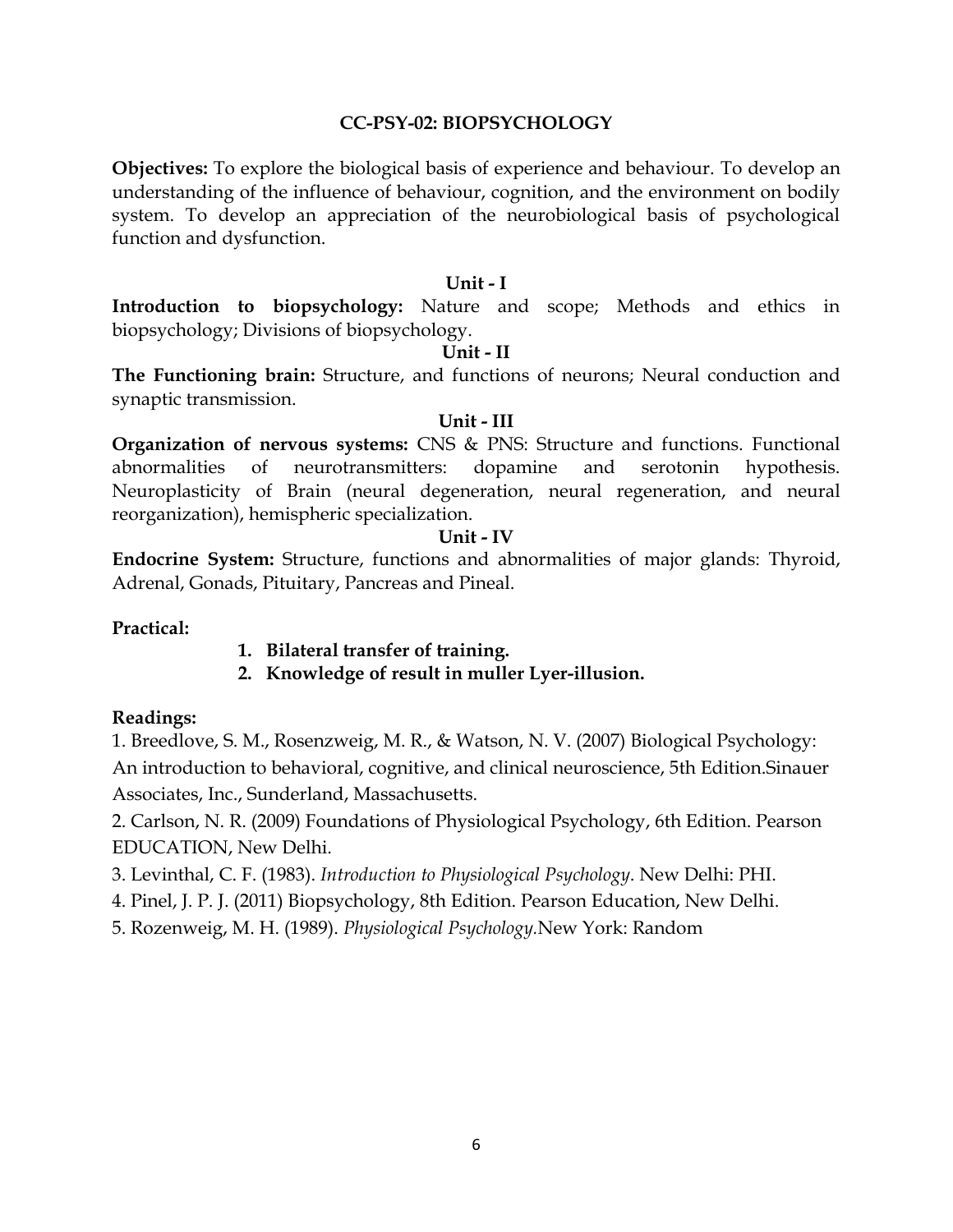#### **CC-PSY-03: PSYCHOLOGY OF INDIVIDUAL DIFFERENCES**

**Objective:** To develop an understanding of the concept of individual differences with the goal to promote self-reflection and understanding of self and others.

#### **UNIT - I**

Personality: Nature of personality; Biological foundations of personality; Culture, gender and personality; Perspectives on personality: Psychodynamic, Phenomenological humanistic, Trait and type.

#### **UNIT - II**

**Intelligence:** Concept of intelligence: Psychometric and cognitive approaches to intelligence; Gardner's multiple intelligences; Emotional Intelligence, Heredity, environment and intelligence; Group differences in intelligence; Extremes of intelligence.

#### **UNIT - III**

**Indian approach:** Self and identity in Indian thought.

#### **UNIT - IV**

**Enhancing individual's potential:** Motivation: Intrinsic motivation and Self determination theory; Enhancing cognitive potential, Self regulation and self enhancement; Fostering creativity.

#### **Practical:**

- **1. Word Association.**
- **2. Level of Aspiration**

#### **Readings:**

1. Chadha, N.K. & Seth, S. (2014). The Psychological Realm: An Introduction. Pinnacle Learning, New Delhi.

2. Carr, A. (2011): Positive psychology. Routledge.

3. Ciccarelli, S. K., & Meyer, G. E. (2010). Psychology: South Asian Edition. New Delhi: Pearson Education.

4. Cornelissen, R.M.M., Misra, G. &Varma, S. (2011). Foundations of Indian Psychology, Vol 1. Pearson.

5. Gregory, R.J. (2006). *Psychological Testing: History, Principles, and Applications (4th Ed.).* New Delhi: Pearson Education.

6. Mentis, M., Dunn-Bernstein, M., Mentis, M., &Skuy, M. (2009). Bridging learning: Unlocking cognitive potential in and out of the classroom. Corwin.

7. Passer, M.W. & Smith, R.E. (2010). Psychology: The science of mind and behaviour. New Delhi: Tata McGraw-Hill.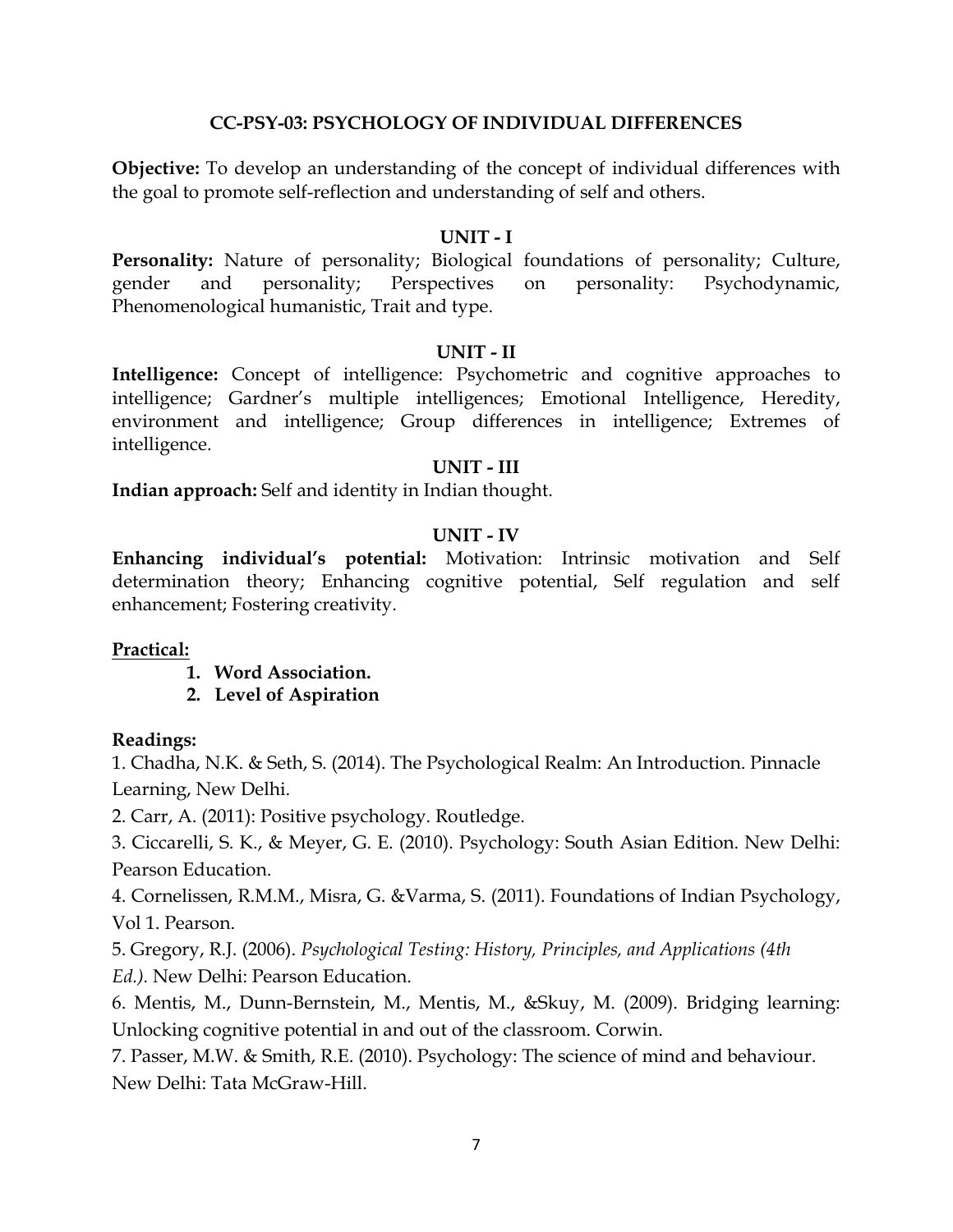## **CC-PSY-04 PSYCHOLOGICAL STATISTICS**

**Objectives -** To educate the students how statistics are used in psychology.

#### **Unit-1**

### **Fundamental of statistics:**

Meaning and scope of statistics, nature of variables- categorical and continuous, levels of measurement – Nominal, ordinal, interval and ratio.

#### *Unit-2*

**Measures of statistics:**

Measures of central tendency-characteristics of mean ,median and mode, computation of mean, median, mode.

#### **Unit-3**

## **Sources of applications:**

Concept of probability-characteristics of normal probability curve, Application of NPC, Deviation of NPC from skewness and kurtosis, concept of correlation, rank order correlation and product moment correlation.

### **Unit-4**

# **Hypothesis testing**

Level of significance; Type I and Type II error, computation of t for dependent and independent samples, purpose and assumption of ANOVA; one way and two way ANOVA.

**Practical**- Two practical is conducted in the basis of the papers.

# **Reading List:**

Aron, A., Aron, E.N., & Coups, E.J. (2007).*Statistics for Psychology. (4thEd.)* India: Pearson Education, Prentice Hall.

Chadha, N.K. (1991) Statistics for Behavioral and Social Sciences. Reliance Pub. House: New Delhi.

Coolican, H. (2006). Introduction to Research Methodology in Psychology. London: Hodder Arnold.

Howell, D. (2009) Statistical methods for Psychology.

King, B.M. &Minium, E.W, (2007). Statistical Reasoning in the behavioral Sciences USA: John Wiley & Sons.

Mangal, S.K. (2012).Statistics in Psychology & Education.2nd Edition. New Delhi: PHI learning Pvt. Ltd.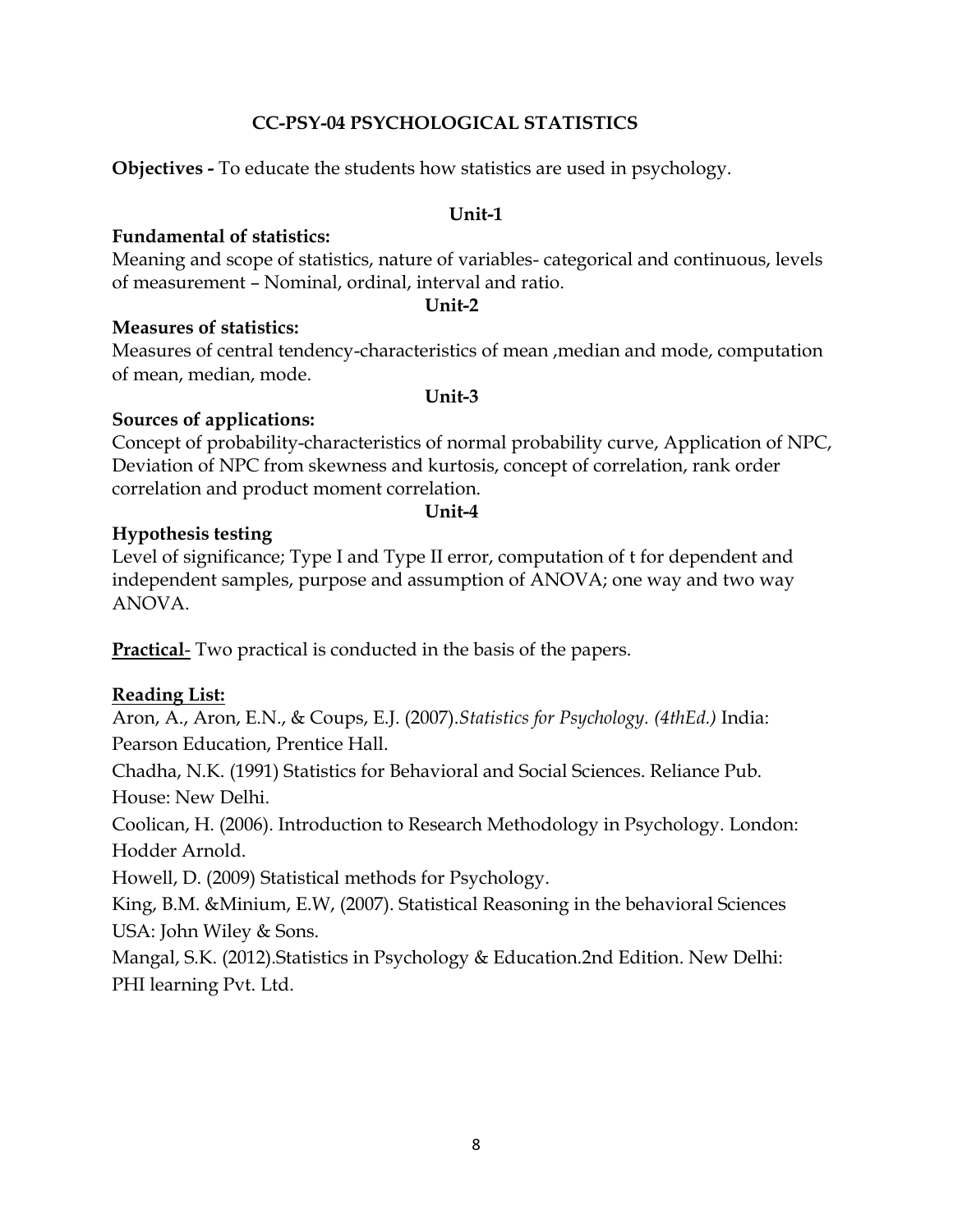## **CC-PSY-05: PSYCHOLOGICAL RESEARCH**

**Objective:** To educate students with the process and the methods of quantitative and qualitative psychological research traditions.

#### **UNIT -I**

## **Basics of Research in Psychology**

What is Psychological Research? The Goals of Psychological Research; Principles of Good Research; Ethics in Psychological Research.

#### **Research Traditions**

Quantitative and Qualitative Orientations towards Research and their Steps; Comparing Qualitative and Quantitative Research Traditions; Formulating a Problem and Developing a Testable Research Question / Research Hypothesis.

#### **UNIT - II**

### **Experimental Method**

Introduction to Experimental and Quasi-experimental Methods.

## **Methods of Data Collection**

Sampling; Probability Sampling Methods and Non Probability Sampling Methods.

#### **UNIT -III**

## **Non Experimental Methods (I)**

Case Study; Observation; Surveys, Focus Group Discussion, Interviews.

### **UNIT - IV**

# **Non Experimental Methods (II)**

Psychological Testing: Standardization; Reliability, Validity and Norms of a Psychological Test; applications

**Practical:** The students are required to conduct two practical, one from each of the following groups.

**1.** Experiment / Psychological testing: One experiment based on group data analysis One psychological test based on group data analysis

2. Qualitative Research Methods: Interview/Observation/Projective / Semi Projective Tests/Case Study.

## **Reading List:**

Chadha, N.K. (2009) Applied Psychometry. Sage Pub: New Delhi.

Dyer, C. (2001) *Research in Psychology: A Practical Guide to Research Methodology and Statistics (2nd Ed.)* Oxford: Blackwell Publishers

Gregory, R.J. (2006). *Psychological Testing: History, Principles, and Applications (4th Ed.).* New Delhi: Pearson Education.

Murphy, K.R. &Davidshofer, C. O. (2004).*Psychological Testing: Principles & Applications (6th Ed.)*New Jersey: Prentice Hall.

Neuman, W.L. (2006). *Social Research Methods: Qualitative and Quantitative Approaches (6th Ed.)*Boston: Pearson Education.

Willig, C. (2001). Introducing qualitative research in psychology: Adventures in theory and method. Philadelphia : Open University Press.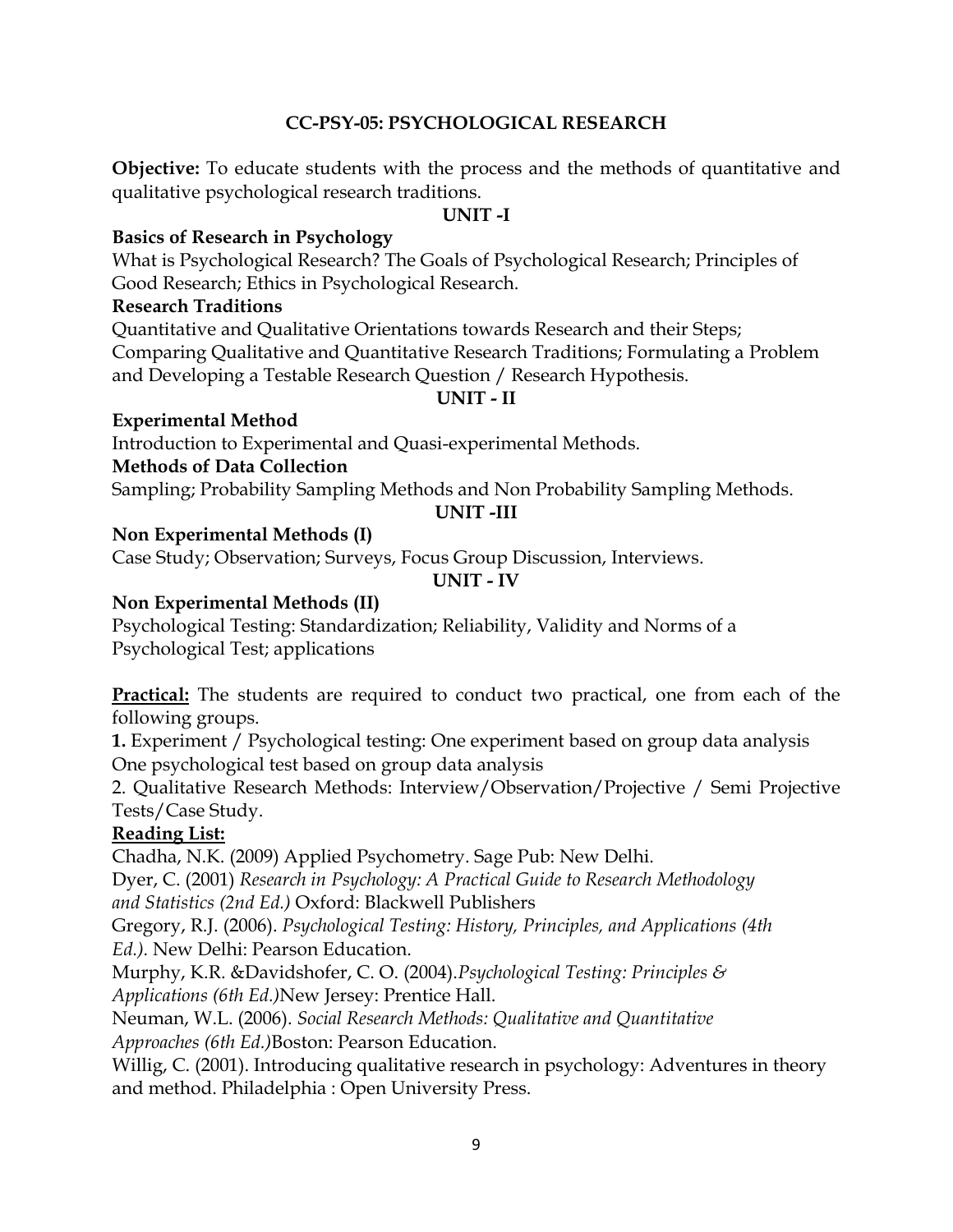## **CC-PSY-06: SOCIAL PSYCHOLOGY**

## **Objective:**

 Develop an understanding of the nuances of the social world as well as different perspectives on relations between individual and society

 Introduce students to the realm of social influence and behavior, as to how individuals think, feel and behave in social situations.

## **UNIT – I**

#### **Introduction:**

Nature, scope, goal of social psychology and social sciences, experimental, nonexperimental, correlation methods.

#### **UNIT II**

### **Antisocial behavior:**

a. Corruption

b. Juvenile delinquency

## **UNIT III**

## **Violence:**

.

Nature and categories of violence, violence in family and marriage, work place violence

## **UNIT IV**

**Group Dynamics and inter-group relations:** Nature of groups, Consequences of belonging - performance, decision making, cooperation and conflict. Nature of intergroup relations-prejudice, inter-group conflict, Intervention techniques.

#### **Practical:**

- 1. Thematic appreciation test (TAT)
- 2. Eysencks personality inventory (SPI).

## **Readings:**

Baron, R.A., Byrne, D. &Bhardwaj. G (2010).Social Psychology (12th Ed).New Delhi: Pearson.

Chadha, N.K. (2012). Social Psychology. MacMillan: New Delhi

Deaux.K&Wrightsman, L. (2001).Social Psychology. California: Cole Publishing Kassin,S., Fein, S., &Markus,H.R. (2008). *Social psychology*. New York: Houghton Miffin.

Misra, G. (2009). Psychology in India, Volume 4: Theoretical and Methodological Developments (ICSSR survey of advances in research). New Delhi: Pearson.

Myers, D.G. (2008). *Social psychology* New Delhi: Tata McGraw-Hill.

Taylor,S.E., Peplau,L.A. &Sears,D.O. (2006). Social Psychology (12th Ed). New Delhi: Pearson.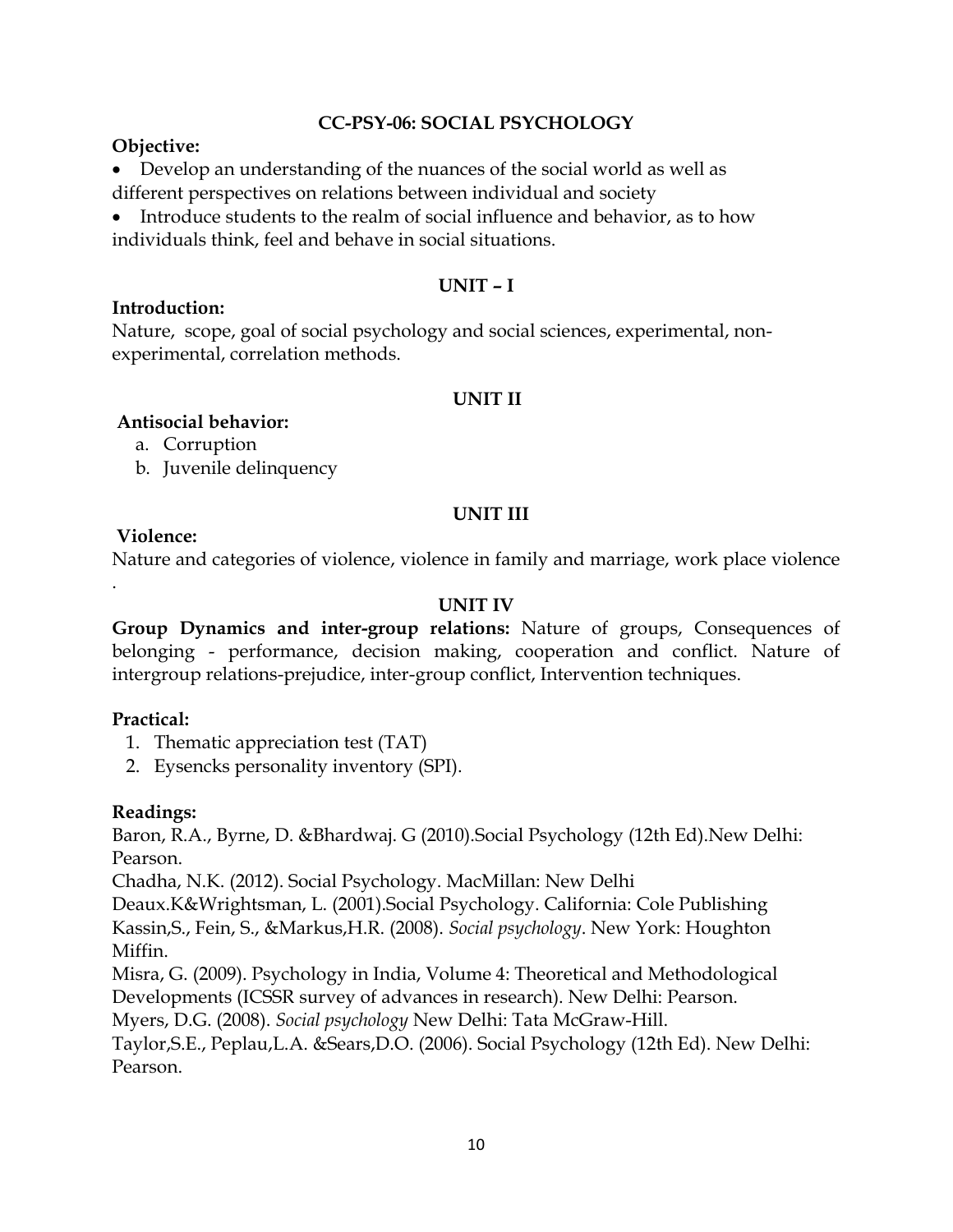#### **CC-PSY-07: UNDERSTANDING PSYCHOLOGICAL DISORDERS**

#### **Objectives:**

The paper aims at providing an overview about the concept of abnormality andthe clinical picture and dynamics of various psychological disorders. This willsensitize the students to information on psychopathology and dispel mythsregarding it.

#### **UNIT -I**

#### **Understanding abnormality:**

Definition and criteria of abnormality, classification (latest edition of DSM & ICD), Clinical Assessment, Diathesis Stress Model

#### **UNIT - II**

#### **Clinical States**

(a) Anxiety disorders – Phobias, Obsessive Compulsive Disorder, Generalized Anxiety Disorder (Clinical Picture and Dynamics of anxiety disorders)

#### **UNIT – III**

### **Developmental Disorders (Clinical Picture and Dynamics)**

Mental Retardation, Autism, ADHD, and Learning Disabilities

#### **UNIT -IV**

#### **Personality disorder;**

Paranoid, schizoid, scizotypal, anti social and borderline personality disorder

#### **Practical-**

**a.** Differential Aptitude Test.

b. Retention and Amount of Matrices.

#### **Readings:**

Barlow D.H. and Durand V.M. (2005). Abnormal Psychology: An Integrated Approach (4th Ed.).Wadsworth: New York.

Bennett,P. (2006). Abnormal and Clinical Psychology: An introductory textbook. New York: Open University Press.

Brewer,K. (2001). Clinical Psychology.Oxford : Heinemann Educational Publishers Carson, R.C., Butcher,J.N.,Mineka,S.&Hooley,J.M. (2008). Abnormal Psychology. New Delhi: Pearson.

Kearney, C. A. &Trull, T. J. (2012). Abnormal Psychology and Life: A dimensional approach. New Delhi :Cengage learning.

Kring,A.M.,Johnson,S.L.,Davison G.C. & Neale J.M. (2010). Abnormal Psychology (11th Ed.).NY: John Wiley.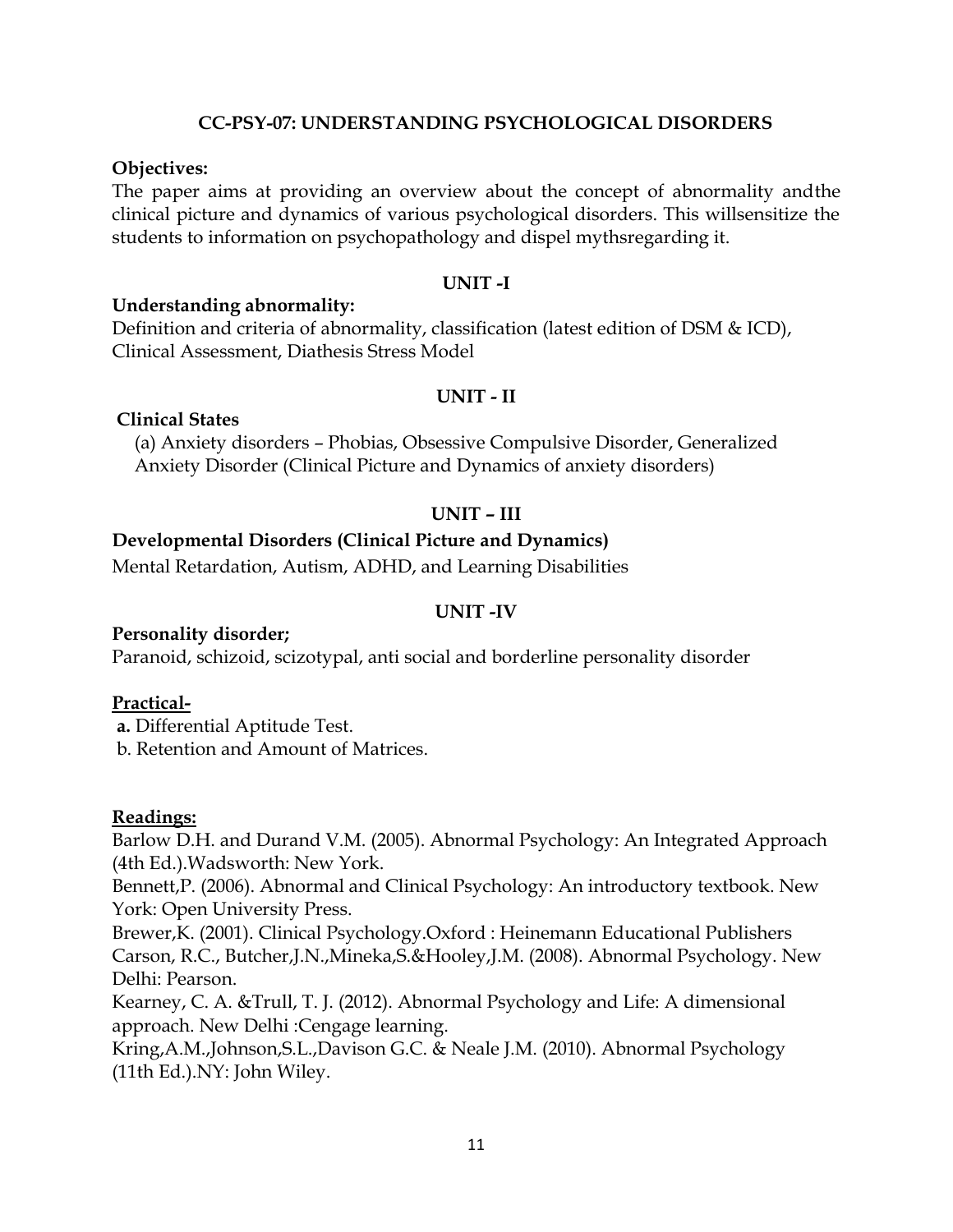## **CC-PSY-8: DEVELOPMENTAL PSYCHOLOGY**

## **Objectives:**

1. To equip the learner with an understanding of the concept and process of human development across the life span

2. To impart an understanding of the various domains of human development

3. To inculcate sensitivity to socio-cultural context of human development

**UNIT - I**

## **Introduction**

a) Concept of Human Development

b) Theories, themes and research designs

**UNIT - II**

## **Periods of Life Span Development**

- a) Prenatal development
- b) Birth and Infancy
- c) Childhood
- d) Adolescence
- e) Adulthood

## **UNIT - III**

# **Domains of Human Development**

- a) Cognitive development: perspectives of Piaget and Vygotsky
- b) Language development
- c) Physical development
- d) Emotional development
- e) Moral development
- f) Personality development

## **UNIT - IV**

## **Socio-Cultural Contexts for Human Development**

a) Family

b) Peers, Media & Schooling

c) Human Development in the Indian context

# **Practical**

1. Bells adjustment inventory (BAI). 2.Spielberge's anxiety test and state inventory. **Reading List:**

Berk, L. E. (2010).*Child Development* (9th Ed.). New Delhi: Prentice Hall. Mitchell, P. and Ziegler, F. (2007).*Fundamentals of development: The Psychology of Childhood*. New York: Psychology Press.

Papalia, D. E., Olds, S.W. & Feldman, R.D. (2006). *Human development* (9th Ed.). New Delhi: McGraw Hill.

Santrock, J. W. (2011). *Child Development* (13th Ed.). New Delhi: McGraw Hill. Santrock, J.W. (2012).*Life Span Development* (13th ed) New Delhi: McGraw Hill. Saraswathi, T.S. (2003). *Cross-cultural perspectives in Human Development: Theory, Research and Applications*. New Delhi: Sage Publications.

Srivastava, A.K. (1997). *Child Development: An Indian Perspective.* New Delhi.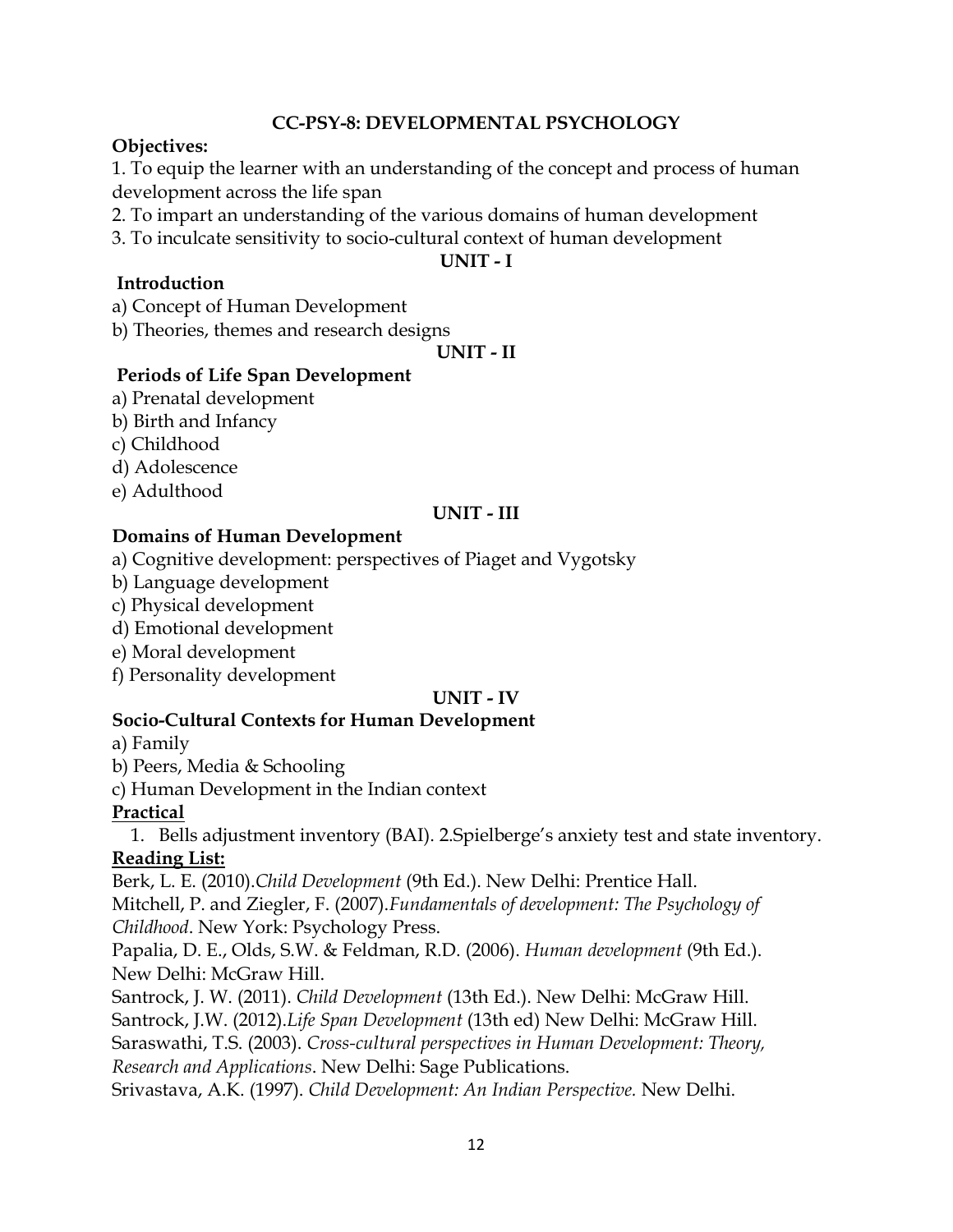### **CC-PSY-09: ORGANIZATIONAL BEHAVIOUR**

## **Objectives:**

- To develop an awareness of the concepts related to organizational behavior.
- Help the students develop connectivity between concepts and practices of organizations.

#### **UNIT - I**

#### **Introduction**

- a. Concept and Historical antecedents of Organizational Behaviour
- b. Challenges, scope, opportunities of OB.

### **UNIT – II**

### **Communication in organization;**

Direction and network of communication, barriors of effectives communication

#### **UNIT -III**

## **Dynamics of Organizational Behavior**

- a. Organizational Culture
- b. Power and Politics: Influence, empowerment, sexual harassment, organizational politics.
- c. Positive Organizational Behavior.

#### **UNIT - IV**

## **Leadership**

a. Basic approaches: Trait theories, Behavioral theories, Contingency theories

b. Contemporary Issues: Inspirational approaches to leadership,

Contemporary leadership roles, Challenges to the leadership construct

c. Indian perspective

**Practical:** Phenomenon of retroactive inhibition & Nonverbal intelligence (Ravens Progressive Matrics.

## **Readings:**

Chadha, N.K. (2007). Organizational Behavior. Galgotia Publishers: New Delhi. Greenberg, J. & Baron, R.A. (2007).Behaviour in Organizations (9th Ed.). India:

Dorling Kindersley. Griffin, R.W. & Moorhead, G. (2009). Organizational Behavior: Managing People &

Organizations. New Delhi :Biztantra publishers.

Landy, F.J. &Conte,J.M. (2007) Work in the 21st Century: An Introduction to Industrial and Organizational Psychology. New York : Wiley Blackwell.

Luthans, F. (2009).Organizational behavior. New Delhi: McGraw Hill.

Pareek, U. (2010). Understanding organizational behaviour. Oxford: Oxford University Press.

Prakash, A. (2011). Organizational behavior in India: An indigenous perspective. In G. Misra (Ed.), Handbook of Psychology. New Delhi: Oxford University Press.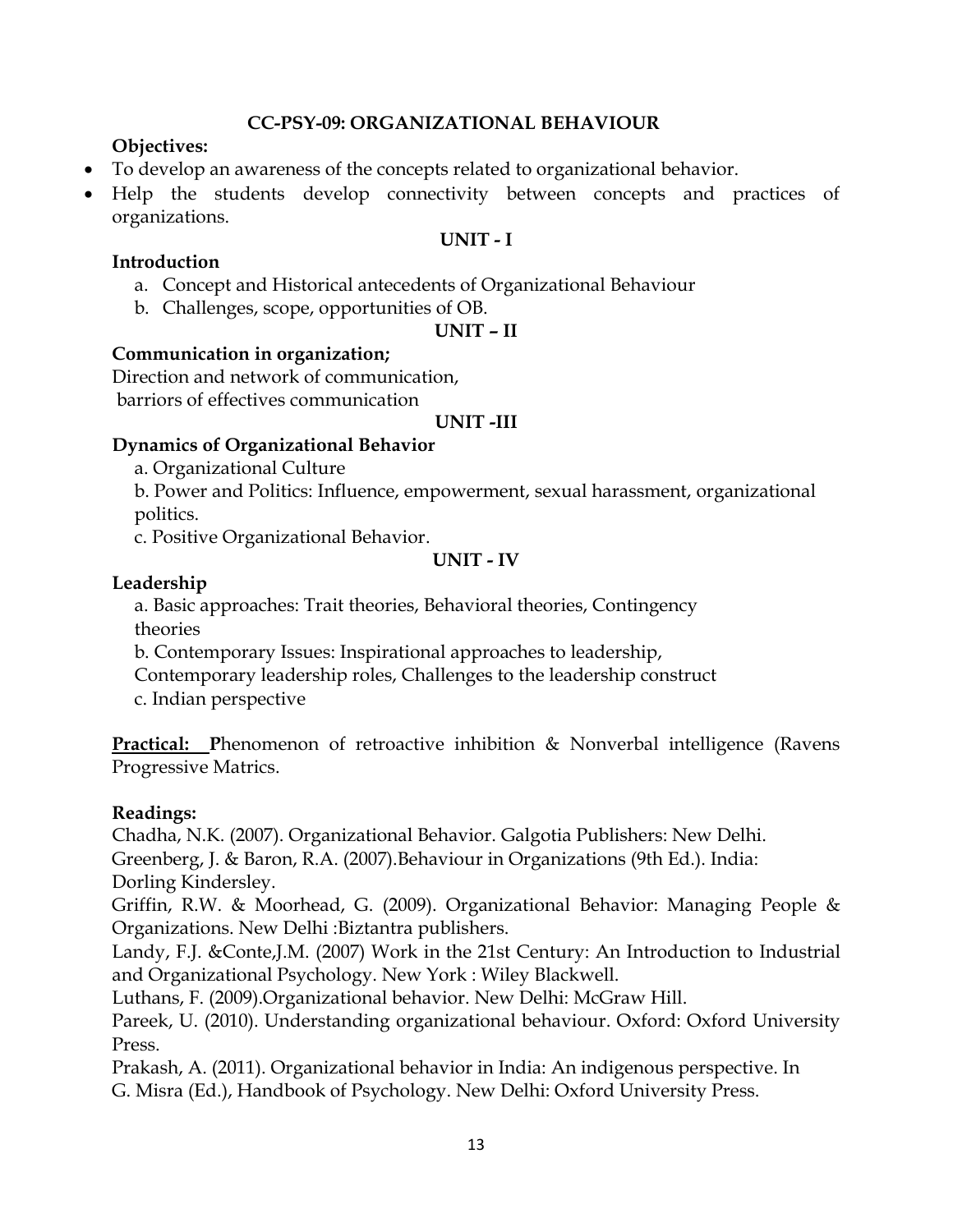Robbins, S. P. & Judge, T.A. (2007) Organizational Behavior( 12th Ed). New Delhi:Prentice Hall of India.

Schermerhorn, J.R. ,Hunt,J.G. &Osborn,R.N. (2008) Organizational Behavior (10<sup>th</sup>Ed.) New Delhi: Wiley India Pvt. Ltd.

Singh, K. (2010). Organizational Behavior: Texts & Cases. India: Dorling Kindersley Sinha, J.B.P. (2008). Culture and Organizational Behavior. New Delhi: Sage.

# **CC-PSY-10: ABNORMAL PASYCHOLOGY**

## **Objective:**

 Help students develop an understanding of the clinical picture and dynamics of Psychological disorders.

To introduce the therapeutic interventions for the various psychological disorders.

## **UNIT - I**

Schizophrenia: Clinical Picture, causal factors and subtypes

## **UNIT - II**

Mood Disorders: Clinical Picture, causal factors and subtypes; suicide

# **UNIT - III**

Sexual Disorders (Clinical Picture): Gender Identity Disorder, Paraphilia - Pedophilia, Voyeurism, Exhibitionism, Sexual Masochism, Sexual Sadism

## **UNIT - IV**

## **Treatment of disorders:**

a) Biological treatment: Pharmacotherapy and Electroconvulsive therapy b) Psychological treatment: Psychoanalytic therapy, Behaviour therapy and Cognitive-Behaviour therapy.

## **Practical-**

- 1. Test of neuroticism.
- 2. Test of depression.

## **Readings:**

Barlow D.H. and Durand V.M. (2005). Abnormal Psychology: An Integrated Approach (4th Ed.).Wadsworth: New York.

Bennett,P. (2006). Abnormal and Clinical Psychology: An introductory textbook. New York: Open University Press.

Brewer,K. (2001). Clinical Psychology.Oxford : Heinemann Educational Publishers Carson, R.C., Butcher,J.N.,Mineka,S.&Hooley,J.M. (2008). Abnormal Psychology. New Delhi: Pearson.

Kearney, C. A. &Trull, T. J. (2012). Abnormal Psychology and Life: A dimensional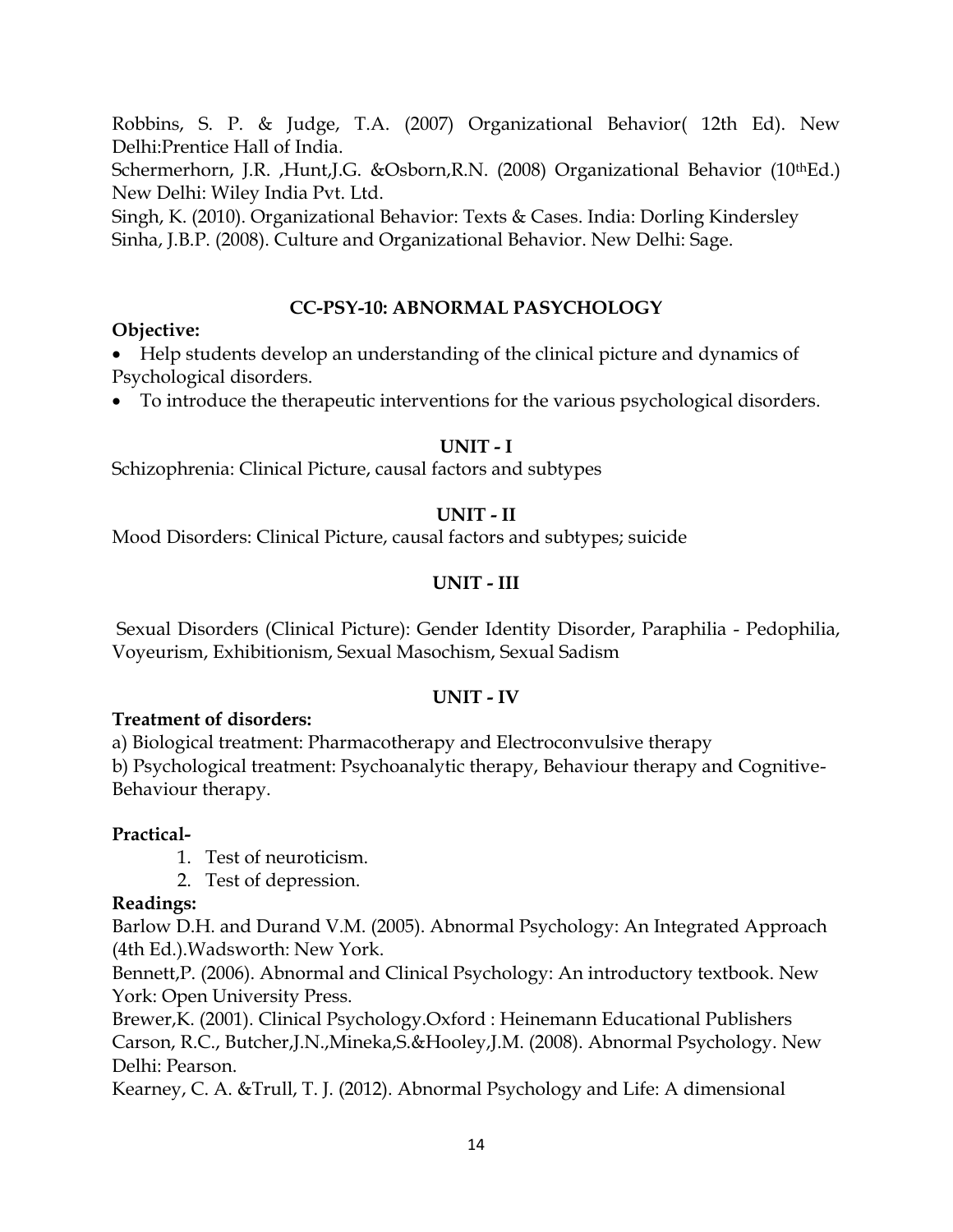approach. New Delhi :Cengage learning.

Kring,A.M.,Johnson,S.L.,Davison G.C. & Neale J.M. (2010). Abnormal Psychology (11th Ed.).NY: John Wiley.

Plante, T.G. Contemporary Clinical Psychology John Wiley & Sons.

Riskind, J.H., Manos,M.J. and Alloy,L.B. (2004) Abnormal Psychology : Current Perspectives. McGraw Hill

# **CC-PSY-11: APPLIED PSYCHOLOGY**

# **Unit-I**

## **Rehabilitation psychology:**

- a. Substance abuse
- b. Rehabilitation of criminals.
- c. Rehabilitation of HIV/AIDS

### **Unit-II**

# **Sports psychology:**

**a**. Psychological intervention

b. Psychological intervention of team sports.

c. Rehabilitation injured athletes

# **Unit-III**

# **Military Psychology:**

**a**. A mental health of soldiers

b. Psychological test in military

c. Human factor engineering in defense, .

## **Unit- IV**

# **Application to Disadvantage Group**

**a.** Disadvantage and deprivation

b. Educating and motivating the disadvantages.

**Practical - a**. Locus of control.

b. Emotional intelligence.

**READINGS-** Applied psychology by Smarak Swain

# **CC-PSY-12: COUNSELLING PSYCHOLOGY**

# **Objectives:**

 To develop an understanding of basic concepts, processes, techniques of Counselling.

To acquaint the learner with the challenges of Counselling.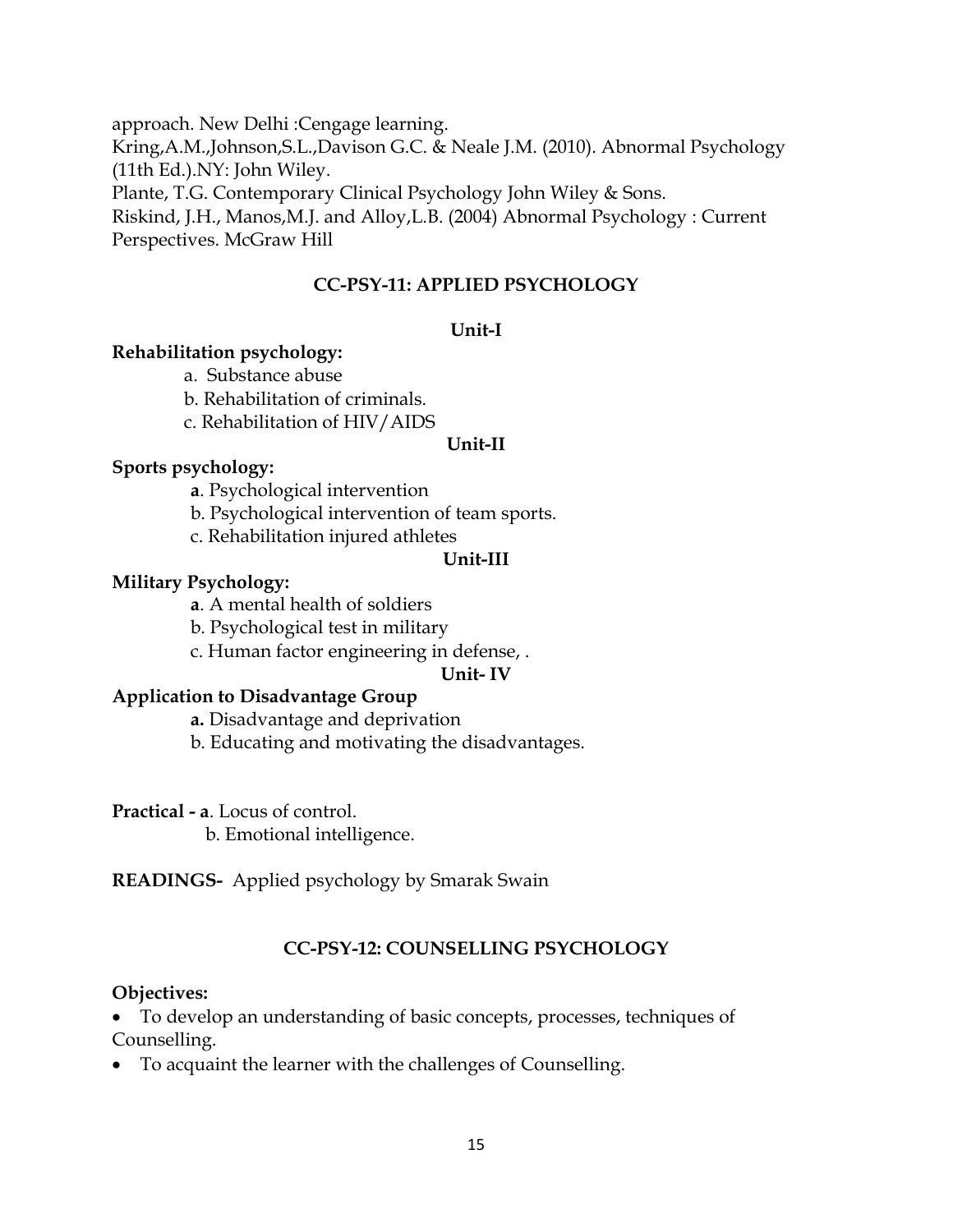### **UNIT - I**

#### **Introduction**

a) Meaning and goals

b) Counselling as a profession: training, skills and ethics

c) The effective counsellor: personality and self of the counsellor

d) Counselling process and relationship

## **UNIT -II**

## **Techniques of Counselling**

a) Psychoanalytic techniques

- b) Humanistic approaches
- c) Behavioral techniques
- d) Cognitive techniques

### **UNIT - III**

## **Counselling Applications**

a) Child Counselling

b) Family Counselling

c) Career Counselling

d) Crisis intervention: suicide, grief and sexual abuse

## **UNIT - IV**

## **Contemporary Trends**

a) Indian approaches: yoga and meditation

b) Counselling and technology

c) Expressive techniques: art, music, dance.

**Practicum:** Any two practicum based on topics in C-PSY-14.

## **Practical-**

**a**. Weachters Memory Scale.

b. Cattles 16 PF.

## **Readings:**

Aguilera, D.C. (1998). *Crisis Intervention: Theory and Methodology* (8thEd.) Philadelphia: Mosby

Belkin, G. S. (1998). *Introduction to Counselling*(3rd Ed.) Iowa: W. C. Brown

Burnard, P. (2009). Counseling Skills Training: Book of activities. Viva Books, New Delhi.

Capuzzi, D. & Gross, D. R. (2007).*Counsellingand Psychotherapy: Theories and Interventions*  (4th Ed.) New Delhi. Pearson.

Corey, G. (2009) *Counselling and Psychotherapy; Theory and Practice*.(7th Ed.) New Delhi: Cengage Learning.

Friedlander, M.L. & Diamond, G.M. (2012).Couple and Family Therapy.In E. M.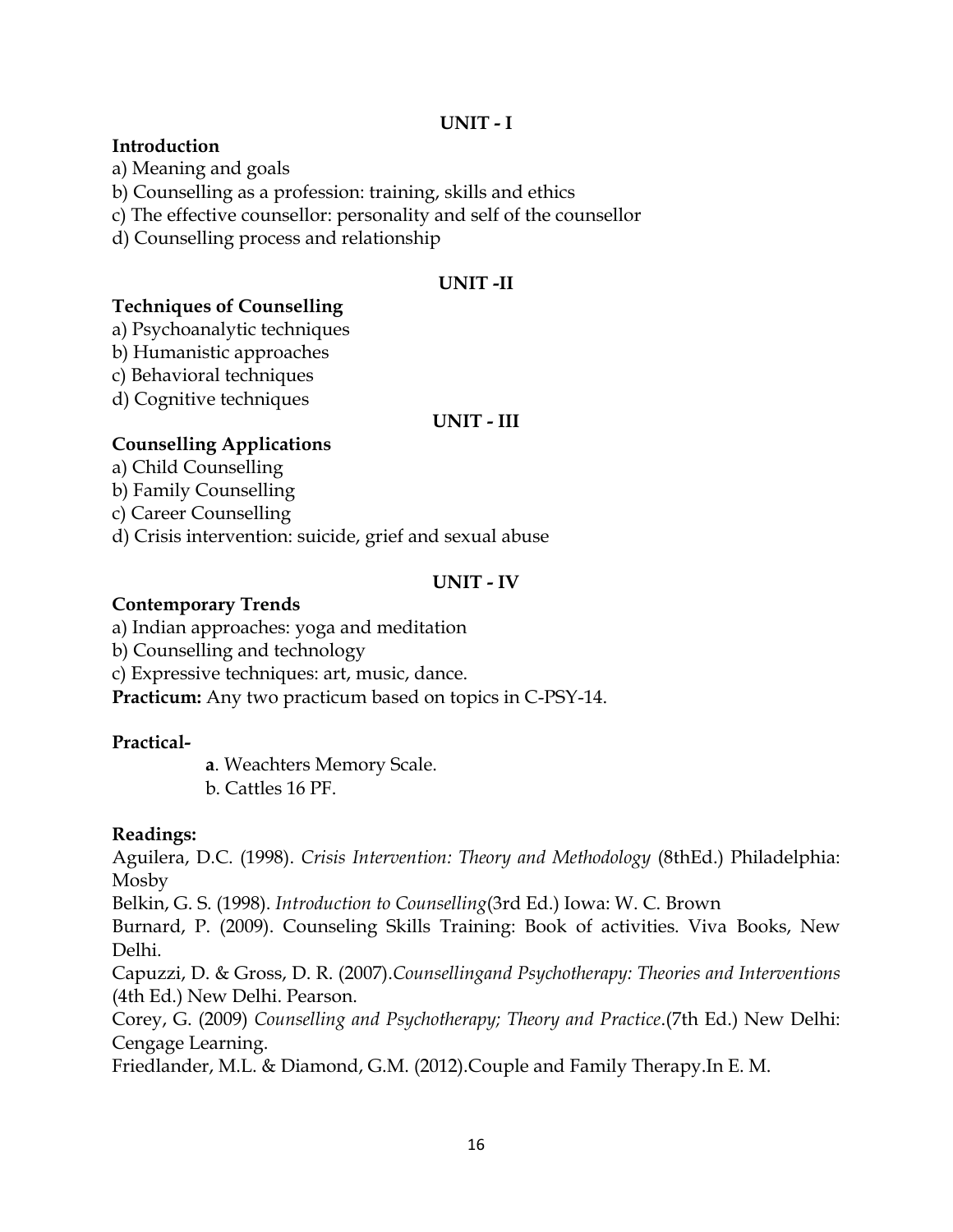Altmaier and J.C. Hansen (Eds.) *The Oxford Handbook of Counselling Psychology*. New York: Oxford University Press.

Geldard, K. &Geldard, D. (2011).*Counselling Children: A Practical Introduction* (3rdEd.) New Delhi: Sage

Gibson, R. L. & Mitchell, M. H. (2012).*Introduction to Counselling and Guidance* (7thEd.) New Delhi: Pearson

Gladding, S. T. (2012). *Counselling: A Comprehensive Profession*. (7th Ed) New Delhi. Pearson.

Hackney, H.L. (2012). The Professional Counselor: A process guide to helping. Pearson

Hansen, J.C. (2012). Contemporary Counselling Psychology.In E. M. Altmaier and J.C.

Hansen (Eds) *The Oxford Handbook of Counselling Psychology*. New York: Oxford University Press.

Nelson-Jones, Richard. (2008). Basic Counseling Skills: A helper's manual, Second Edition, Sage, South Asia Edition

Rao, K. (2010). Psychological Interventions: From Theory to Practice. In G. Misra (Ed): *Psychology in India*. *Volume 3*: Clinical and Health Psychology. New Delhi. ICSSR/Pearson.

Rao, S.N. &Sahajpal, P. (2013) Counselling and Guidance. New Delhi: Tata McGraw Hill.

Seligman,L.&Reichenberg ,L.W.(2010). Theories of Counseling and Psychotherapy: Systems, Strategies, and Skills. 3rd Ed. Indian reprint: Pearson.

Sharf, R. S. (2012). *Theories of Psychotherapy &Counselling: Concepts and Cases* (5thEd). Brooks/ Cole Cengage Learning

Udupa, K. N. (1985). *Stress and its Management by Yoga*. Delhi: MotilalBanarsidas.

# **CC PSY-13 APPLIED EDUCATIONAL PSYCHOLOGY**

**Objectives –** It educated the students that how psychology is applied in children educational set up.

#### **UNIT-I**

#### **Education of exceptional children**

Meaning, definition, nature, assessment ,education of of gifted children.

## **UNIT- II**

## **Creativity**

Nature of creativity ,creativity and learning, creativity and intelligence, instruction for fostering in creativity.

## **UNIT-III**

## **Education of mentally retarded children:**

Definition and concept of MR, levels of MR, causes of MR, education of MR.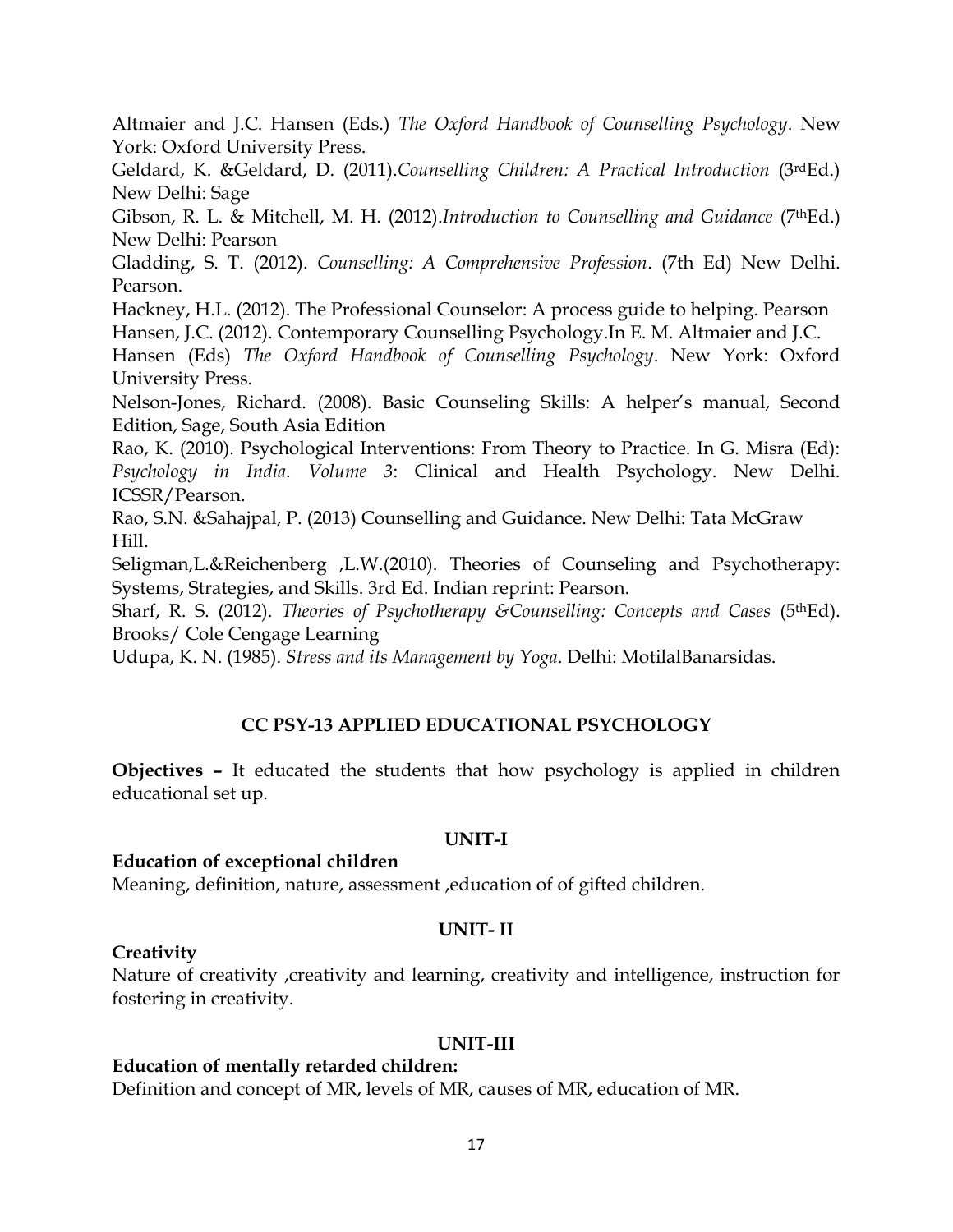#### **UNIT- IV**

#### **Education of juvenile delinquency:**

Definition,cause,educational management of JD.

Practical – As per the paper conducted any two practical.

Readings –

- 1. Advanced Educational Psychology-S.K Mangal
- 2. Educational Psychology- S.S Chauhan
- 3. Educational Psychology Anita Woolfolk

### **CC-PSY-14: GENDER PSYCHOLOGY**

#### **UNIT-I**

**Introduction;** Conceptualization and measurement of gender roles and gender role, attitude. **UNIT-II**

#### **Sex related comparison:**

Cognitive ability, social domains, emotions, moral development, theories.

## **UNIT-III**

#### **Gender:**

Aggression, achievement, communication, friendship, romantic relationship.

#### **UNIT- IV**

Sex difference in health, relationship and health, work role and health, mental health.

**Practical** – As per the paper conducted any two practical.

**Readings -** Helgesion, V.S(2006) , Psychology of Gender, Pearson publication.

# **DISCIPLINE SPECIFIC ELECTIVE: (DSE)**

#### **DSE-PSY-01: POSITIVE PSYCHOLOGY**

**Objective:** To introduce the basic concepts of the growing approach of positive psychology and understand its applications in various domains.

#### **UNIT - I**

**Introduction:** Positive Psychology: An Introduction, Perspectives on Positive Psychology: Western and Eastern, Character Strengths and virtues.

#### **UNIT - II**

#### **Positive Emotional States and Processes:** Happiness and Well being, Positive Affect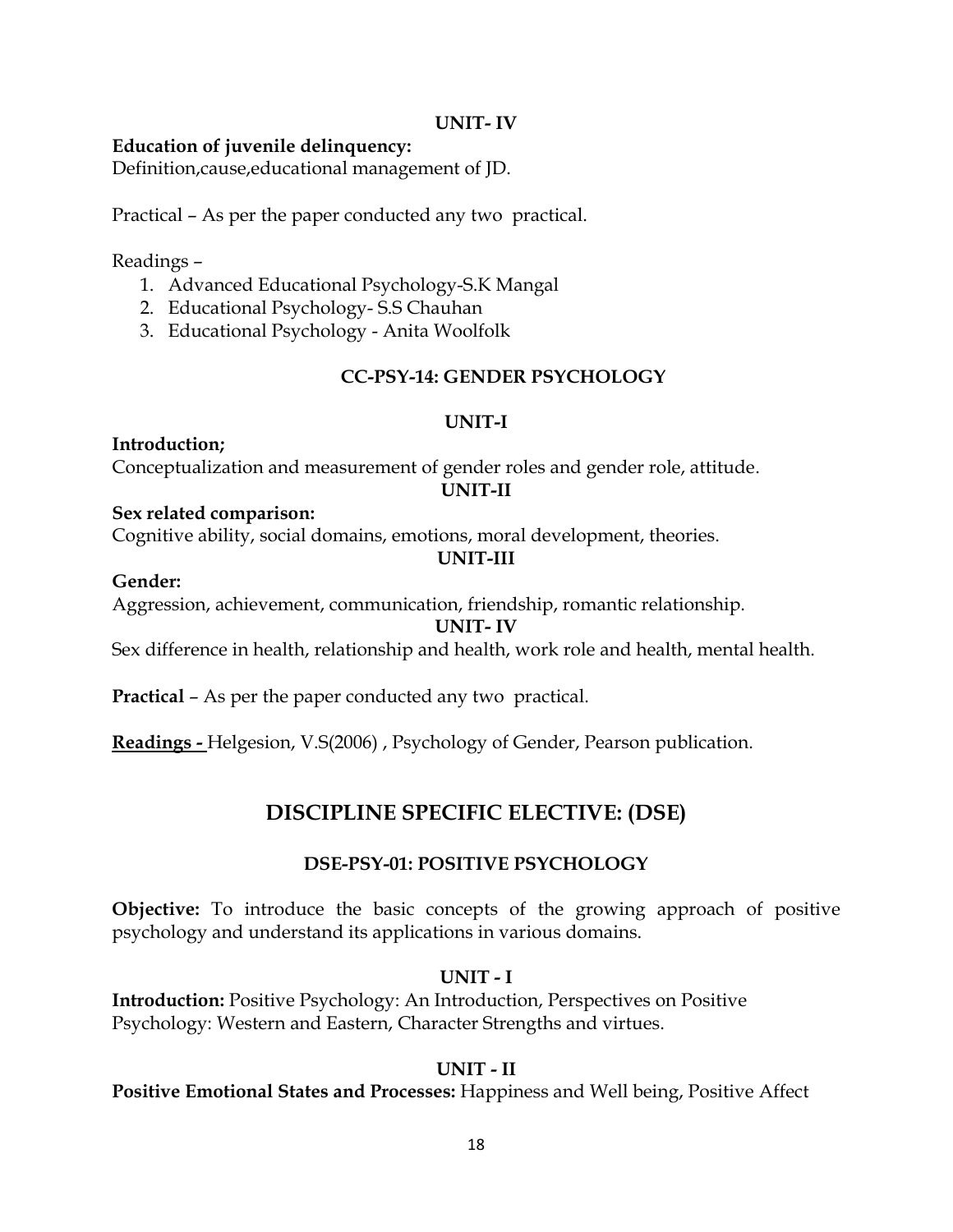and Positive Emotions, Emotional Intelligence, Resilience

## **UNIT - III**

**Positive Cognitive States and Processes:** Self-efficacy, Optimism, Hope, Wisdom, Flow, Mindfulness.

### **UNIT – IV**

**Applications:** Work, education, ageing, health

### **Reading List:**

Baumgardner, S.R. Crothers M.K. (2010).Positive psychology. Upper Saddle River, N.J.: Prentice Hall.

Carr, A. (2004). Positive Psychology: The science of happiness and human strength.UK: Routledge.

Peterson, C. (2006). A Primer in Positive Psychology. New York: Oxford University Press.

Seligman, M.E.P. (2002). Authentic Happiness: Using the New Positive Psychology to Realize Your Potential for Lasting Fulfillment. New York: Free Press/Simon and Schuster.

Snyder, C.R., &Lopez,S.J.(2007). Positive psychology :The scientific and practical explorations of human strengths. Thousand Oaks, CA: Sage.

Snyder, C. R., & Lopez, S. (Eds.). (2002). Handbook of positive psychology. New York: Oxford University Press.

## **DSE-PSY-02: HEALTH PSYCHOLOGY**

**Objective:** To understand the relationship between psychological factors and physical health and learn how to enhance well-being.

## **UNIT - I**

**Introduction:** Introduction to Health Psychology; components of health: social, emotional, cognitive and physical aspects; mind-body relationship; goals of health psychology, Bio-psychosocial model of health.

#### **UNIT - II**

**Behavior and health:** Characteristics of health behaviour; Barriers to health behaviour; Theories of health behaviour and their implications.

## **UNIT - III**

**Stress:** Nature, Sources, Effects of stress on physical and mental health; Coping and stress management.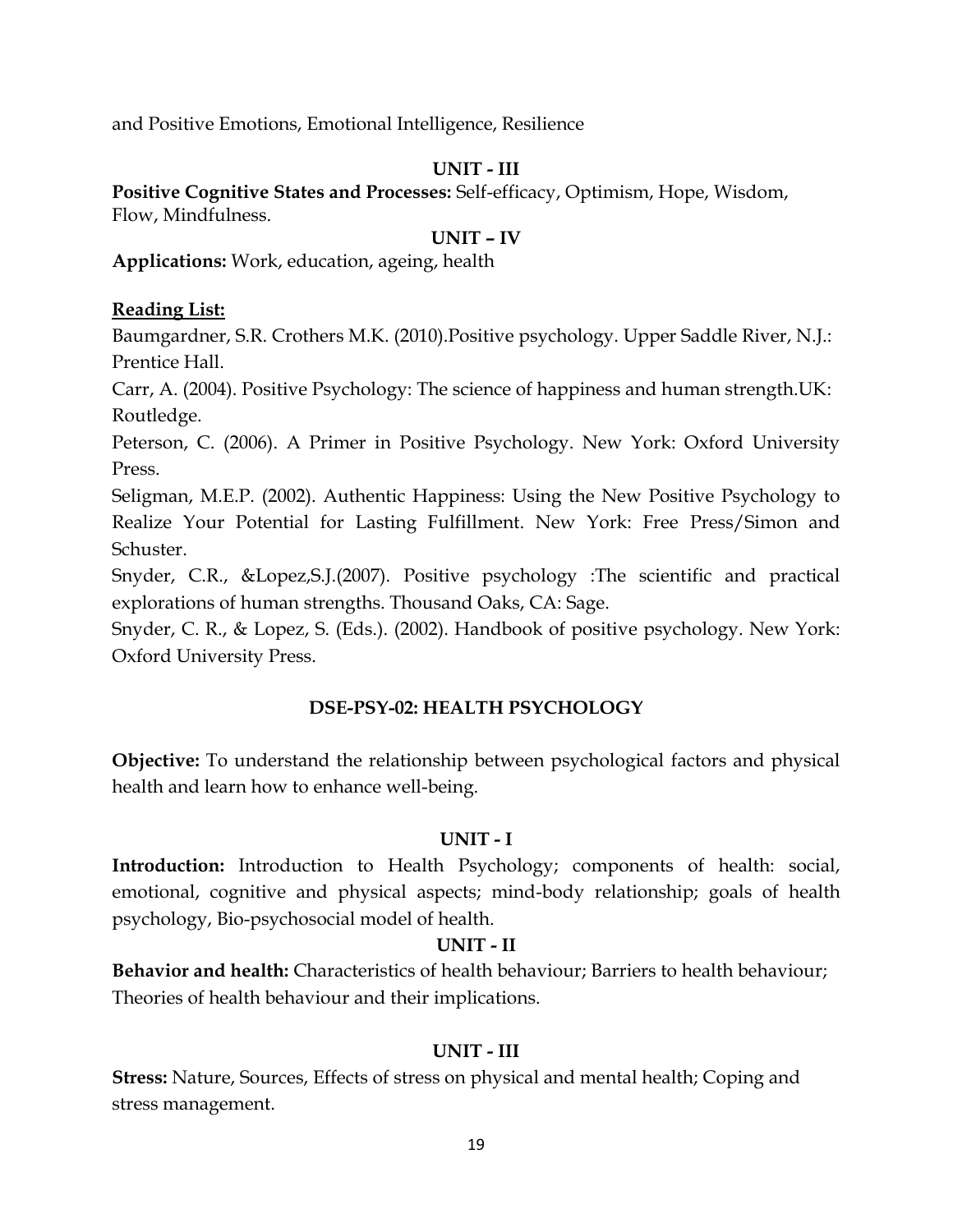#### **UNIT - IV**

**Health Management:** Health-enhancing behaviors: Exercise, Nutrition, safety, managing and controlling pain. Health Protective behaviours, Illness Management.

## **Readings:**

Allen, F. (2011).Health psychology and behaviour. Tata McGraw Hill Edition.

Dimatteo, M. R., & Martin L. R. (2011).Health psychology. India: Dorling Kindersley.

Misra,G. (1999).Stress and Health. New Delhi: Concept.

Sarafino, E.P. (2002). Health psychology: Bio psychosocial interactions ( 4th Ed.).NY: Wiley.

Taylor, S.E. (2006). Health psychology, 6th Edition. New Delhi: Tata McGraw Hill.

## **DSE-PSY-03: COMMUNITY PSYCHOLOGY**

**Objective:** To learn the link between individuals and communities and deal with social issues more effectively with people's participation.

### **Unit – I**

**Introduction:** Definition of community psychology; types of communities; models.

## **Unit - II**

**Core values:** Individual and family wellness; sense of community; respect for human diversity; social justice; empowerment and citizen participation; collaboration and community strengths.

#### **Unit - III**

**Health promotion:** process of community organization for health promotion, importance. Community program for: child and maternal health, physical challenged and old age in the Indian context.

#### **Unit - IV**

**Interventions:** community development and empowerment; case studies in Indian context.

#### **Readings:**

Banerjee, A., Banerji, R., Duflo, E., Glenneske, R., & Khenani, S. (2006). Can Information Campaign start local participation and improve outcomes? A study of primary education in Uttar

Pradesh, India, World Bank Policy Research, Working Paper No.3967

Fetterman, D.M., Kaftarian, S.J. &Wandersman, A (Eds)(1996) Empowerment Evaluation, New

Delhi : Sage Publication.

Kloos B. Hill, J Thomas, Wandersman A, Elias M.J. & Dalton J.H. (2012). Community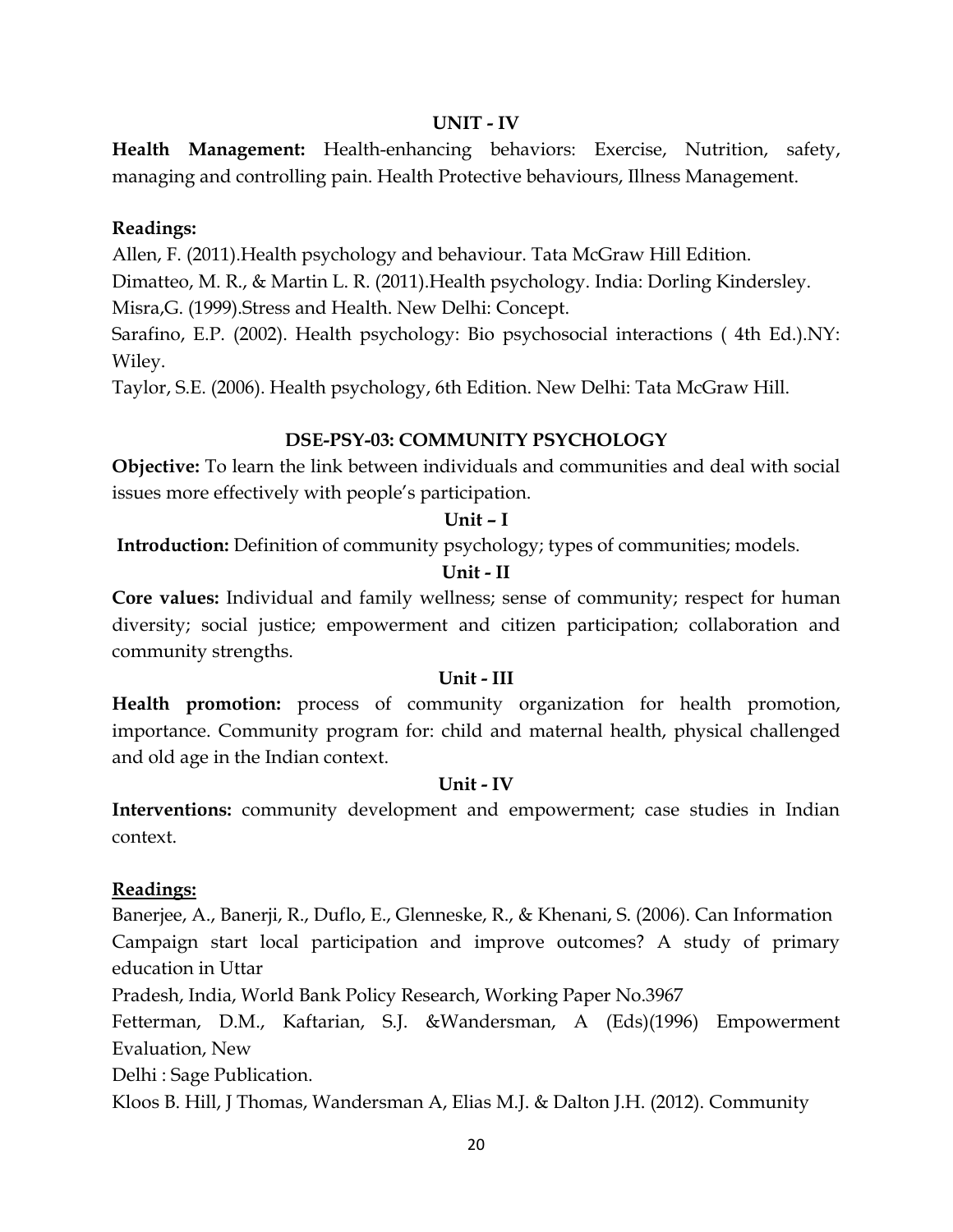Psychology: Linking Individuals and Communities, Wadsworth Cengage Learning. McKenzie, J. F. Pinger, R. R. &Kotecki, J. E. (2005).An introduction to community health. United States: Jones and Bartlett Publishers.

Misra, G. (Ed).(2010) Psychology in India. Indian Council of Social Science Research. Dorling

Kindersley (India) Pvt Ltd. Pearson Education.

Poland, B. D., Green, L.W. & Rootman, I. (2000) Setting for Health Promotion: Linking Theory and Practice, Sage Publication, New Delhi.

# **DSE-PSY-04: PROJECT WORK**

**Objectives -** Students should be enabled to design and conduct an original and ethical research. They should be able to write a dissertation in the APA format. The research done can either be empirical/data based (quantitative, qualitative, or mixed-methods) or it can be in the form of a critical review of research and theory.

# **Reference** – Latest APA manual for dissertation.

# **Suggested Topics (Any Social and Psychological Issues can be taken up):**

- ❖ Sexual Harassment in different settings.
- Child abuse within and outside Family.
- Impact of media on people (Children, Adolescents, women etc).
- ◆ School Drop-out (Urban, Rural and Tribal).
- Rape (tragic social problem).
- Women empowerment.
- Defense personnel and work stress.
- Unemployment and its impact on Family and Society.

# **Guidelines in the preparation of the project Report:**

The project Report should in soft bound, containing the following features:

- Cover Page with Title of the Work and other details
- Content Page
- Declaration
- Chapter 1- Introduction
- Chapter 2: Review of Related Literature
- Chapter 3: Methodology
	- $\checkmark$  Objectives of the Study
	- $\checkmark$  Research Plan Area, sample, tools of the study
	- $\checkmark$  Data Analysis
- Chapter 4: Results & Discussion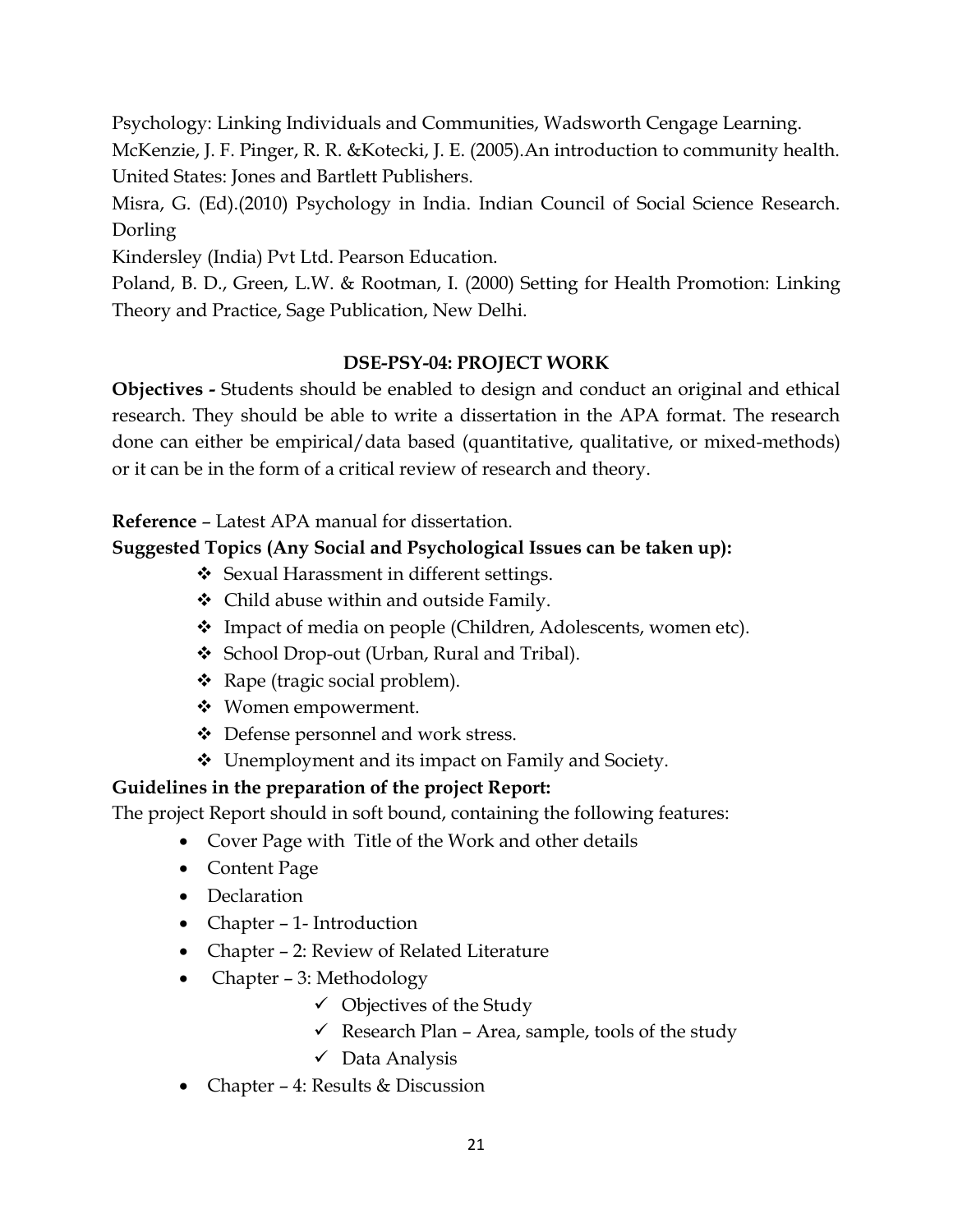- Chapter 5:Conclusion
- References
- Appendix

Project Report is of at least 30 typed pages A-4 size paper in 1" margin in all side. As per the nature & plan of the project necessary tables, figures, & pictures may be inserted.

**Evaluation will be done by both internal and external examiner or as decided by the University.**

# **SKILL ENHANCED COURSE (SEC)**

# **SEC – 1: COMMUNICATIVE ENGLISH (Prepared by English Dept)**

## **SEC – 2: STRESS MANAGEMENT**

**Objective:** In everyday life we experience stress related to various situations. Students will learn how they can make adjustments and manage to cope with stress more effectively.

#### **Unit - I**

Stress: Introduction, Nature, symptoms, sources of stress: environmental, social, Physiological and Psychological.

#### **Unit - II**

Stress and health: effects of stress on health, eustress

## **Unit - III**

Managing stress-I: Methods - yoga, meditation, relaxation techniques.

#### **Unit - IV**

Managing stress-II: Problem focused and emotion focused approaches.

#### **Readings:**

Carr, A. (2004). *Positive Psychology: The science of happiness and human strength.*UK: Routledge.

DiMatteo, M.R. & Martin, L.R.(2002). *Health psychology.*New Delhi: Pearson Neiten, W. & Lloyd, M.A (2007). Psychology applied to Modern life. Thomson Detmar Learning.

Sarafino, E.P. (2002). Health Psychology: Bio psychosocial interactions (4th Ed.). NY: Wiley.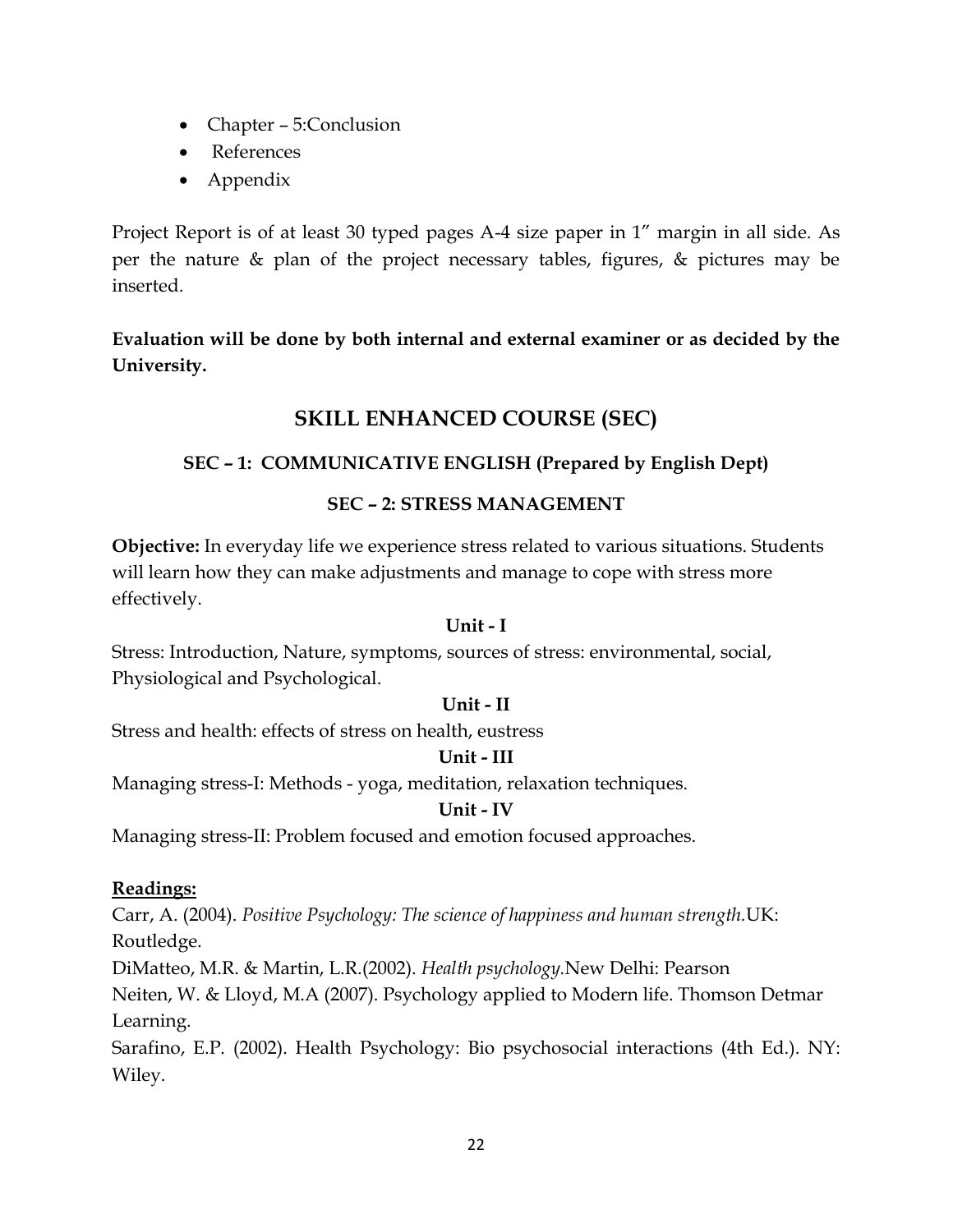# **BERHAMPUR UNIVERSITY**

**COURSES OF STUDIES FOR THE B.A IN PSYCHOLOGY (REGULAR) (Choice Based Credit System)**

> **1st and 2nd Semester Examination – 2016 3rd and 4th Semester Examination – 2017 5th and 6th Semester Examination - 2018**



**Published by: BERHAMPUR UNIVERSITY BHANJA BIHAR BERHAMPUR – 760 007 (GANJAM) ODISHA INDIA**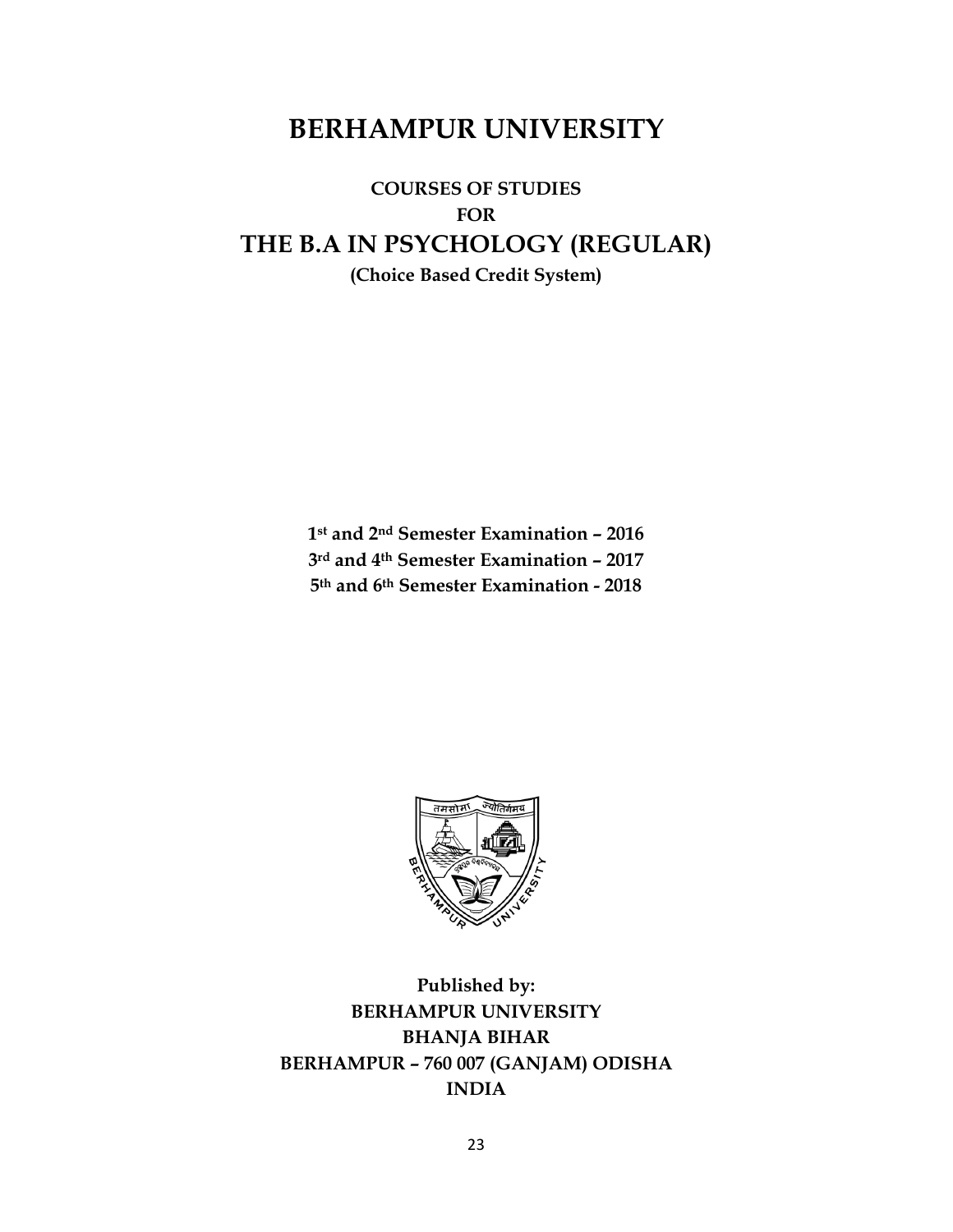# **C – A1: INTRODUCTORY PSYCHOLOGY**

#### **Introduction:**

The course is designed to give the student a basic understanding of the psychology of human behavior. The students will be given exposure to concepts, terminology, principles, and theories that comprise an introductory course in psychology.

### **Learning Objectives:**

- To help the students to know the sources and processes of development of modern scientific psychology.
- To help the students to develop a scientific temperament in studying and understanding human behavior.

| <b>UNIT-I</b> | <b>Introducing Psychology</b>                                                            |
|---------------|------------------------------------------------------------------------------------------|
|               | (i) Concept and definition of psychology, Origin of psychology, Psychology as a          |
|               | scientific discipline.                                                                   |
|               | (ii) Key Perspectives in Psychology; Behavioral, Cognitive, Humanistic,                  |
|               | Psychodynamic, and Sociocultural                                                         |
| UNIT- II      | <b>Methods in Psychology</b>                                                             |
|               | (i) Natural Observation, Survey and Case Study-Advantages and limitations.               |
|               | (ii) Experimental and Correlational methods-Aadvantages and limitations.                 |
| UNIT-III      | <b>Biological Bases of Behavior</b>                                                      |
|               | (i) Structure and functions of the neurons, Communication within and between neurons,    |
|               | endocrine glands: Its implication in human behaviour.                                    |
|               | (ii) Structure and functions of the Central nervous system and Autonomic nervous system. |
| $Unit - IV$   | <b>Motivation and Emotion</b>                                                            |
|               |                                                                                          |

**(i)** Motivation-Drive theory, Arousal theory, Expectancy theory, Maslow's need hierarchy

**(ii)** Emotion-Theories of James-Lange, Cannon-Bard, Schachter-Singer, and Opponent-Process,

**Practical** (i.)Level of Aspiration

**(**ii) Word Association Test

#### **References:**

- Baron, R. A. (2002). Psychology ( $5<sup>th</sup>$  Edition), New Delhi: Pearson Education.
- Dash, U.N., Dash, A.S., Mishra, H.C., Nanda, G.K. & Jena, N. (2004). Practical Exercises in Psychology: Learning about Yourself and Others. Panchasila, Bhubaneswar
- Feldman, R.S. (2004). Understanding Psychology ( $6<sup>th</sup>$  Edition), New Delhi, Tata-McGraw Hill.
- Gerrig, R.J. &Zimbardo, P.G. (2010). Psychology and Life ( $19<sup>th</sup>$  Ed.). Delhi: Allyn& Bacon.
- Hilgard& Atkinson-Introduction to Psychology (2003)  $14<sup>th</sup>$  Edition, Thomson Learning Inc.
- Morgan, C.T., King, R.A., Weisz, J.R., &Schopler, J. (2008). Introduction to psychology ( $7<sup>th</sup>$  edition) Bombay: Tata-McGraw Hill.
- Morris, C. G. (1990). Psychology: An Introduction. New Delhi: Prentice Hall.
- Zimbardo, P.G. & Weber, A.L. (1997 Ed.)- Psychology- New York, Harper Collins College Publishers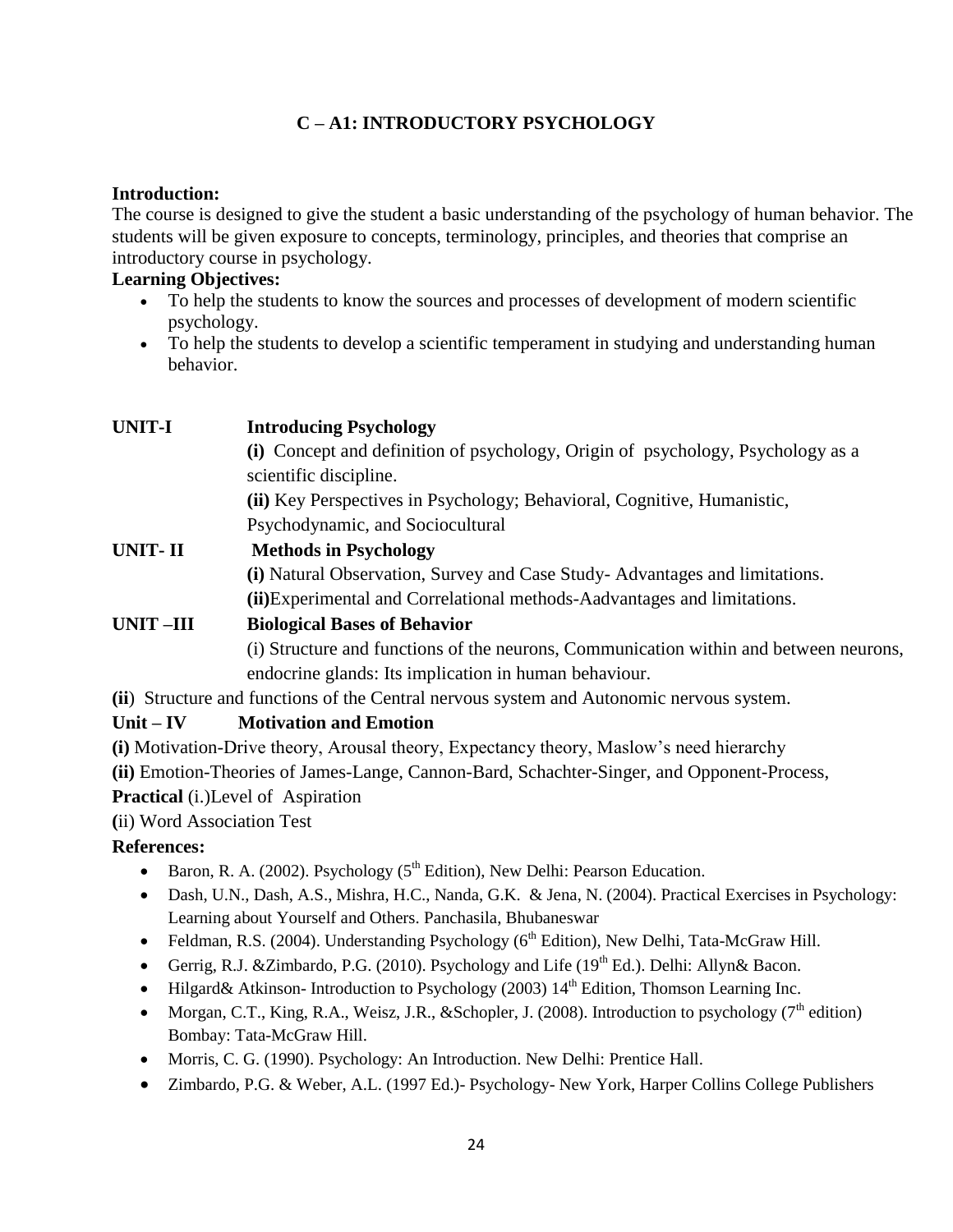# **CC – A2: BASIC PSYCHOLOGICAL PROCESS**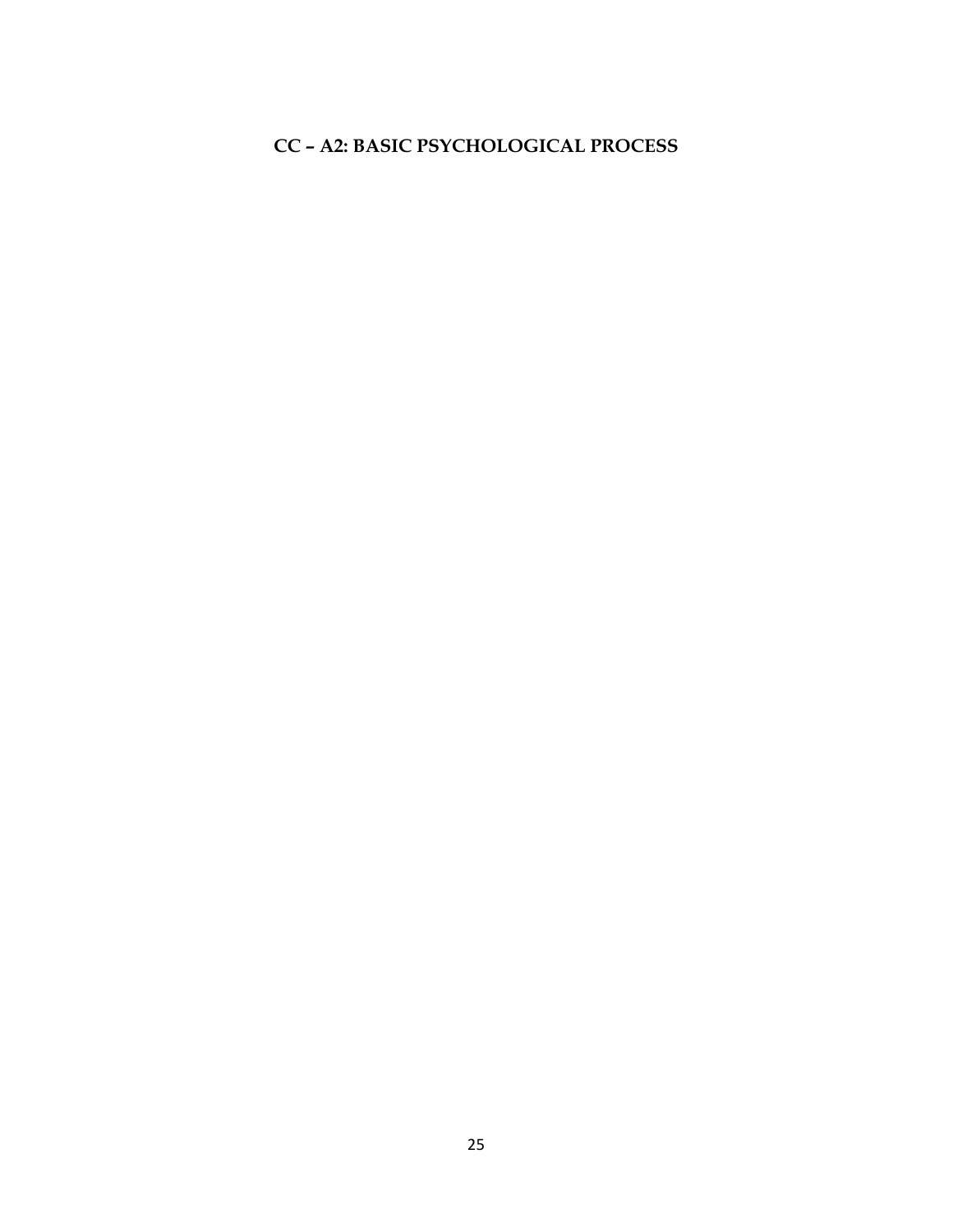#### **Learning Objectives:**

 To help the students to understand the mental processes to begin with sensation and perception up to how it results in thoughts and communication.

 To help the students gather knowledge about the structural and functional dynamics of each of the mental processes and their interconnectedness.

| UNIT-I         | <b>Sensation and Perception:</b>                                                                      |
|----------------|-------------------------------------------------------------------------------------------------------|
|                | (i) Basics of sensation- Sensory receptors (eye and ear), transduction, sensory thresholds,           |
|                | and sensory adaptation                                                                                |
|                | (ii) Nature of perceptual process- Figure and ground, Grouping (Gestalt laws), Perceptual             |
|                | constancies, and illusions, Perception of distance and depth.                                         |
| <b>UNIT-II</b> | Learning:                                                                                             |
|                | (i) Nature and principles of conditioning: Classical (Pavlov) and Operant (Skinner).                  |
|                | (ii) Cognitive learning: Kohler and Tolman                                                            |
| UNIT-III       | Memory:                                                                                               |
|                | (i) The Atkinson and Shiffrin Model of Memory; Types of Memory-episodic, semantic and                 |
|                | procedural.                                                                                           |
|                | Forgetting:                                                                                           |
|                | (ii) Trace Decay, interference, repression, and amnesia. Steps in improving memory.                   |
| <b>UNIT IV</b> | <b>Thinking and Reasoning</b>                                                                         |
|                | (i) Thinking process; concepts, categories and prototypes, Decision making and factors of             |
|                | influencing decision making.                                                                          |
|                | (ii) Inductive and deductive reasoning; Problem solving approaches; Steps in problem                  |
|                | solving                                                                                               |
| Practical      | (i) Serial Position Effect: To demonstrate the serial position effect on memory in learning           |
|                | a list of nonsense syllables.                                                                         |
|                | (ii) Retroactive Inhibition                                                                           |
| References:    | Baron, R. A. (2002). Psychology (5 <sup>th</sup> Edition), New Delhi, Pearson Education.<br>$\bullet$ |
|                | Dash, U.N., Dash, A.S., Mishra, H.C., Nanda, G.K. & Jena, N. (2004). Practical Exercises<br>$\bullet$ |
|                | in Psychology: Learning about Yourself and Others. Panchasila, Bhubaneswar                            |
|                | Feldman, R.S. (2004). Understanding Psychology (6th Edition), New Delhi, Tata Mc.<br>$\bullet$        |
|                | Graw Hill.                                                                                            |
|                | Gallotti, K.M.: Cognitive Psychology - In and Out of the Laboratory. 3rd Ed, Int.<br>$\bullet$        |
|                | Thomson Pub. Co. Bangalore, 2004                                                                      |
|                | Gerrig, R.J. &Zimbardo, P.G. (2010). Psychology and Life (19th Ed.). Delhi: Allyn&                    |
|                | Bacon.                                                                                                |
|                | Morgan, C.T., King, R.A., Weisz, J.R., & Schopler, J. (2008). Introduction to psychology<br>$\bullet$ |
|                | (7th edition) Bombay: Tata-McGraw Hill.                                                               |
|                | Morris, C. G. (1990). Psychology: An Introduction. New Delhi: Prentice Hall.                          |
|                | Passer, M.W. & Smith, R.E. (2007). Psychology: The Science of Mind and Behavior (3rd<br>٠             |
|                | Ed.). New Delhi: Tata McGraw-Hill                                                                     |
|                | Solso, R.L. (2000). Cognitive Psychology (6th Edition), USA, Allyn Bacon.<br>٠                        |
|                | Zimbardo, P.G. & Weber, A.L. (1997 Ed.)- Psychology- New York, Harper Collins<br>٠                    |
|                | College Publishers                                                                                    |
|                | Ciccarelli, K.S., Meyer, E.G. Psychology, (South Asian Edition), Pearson and Longman.<br>٠            |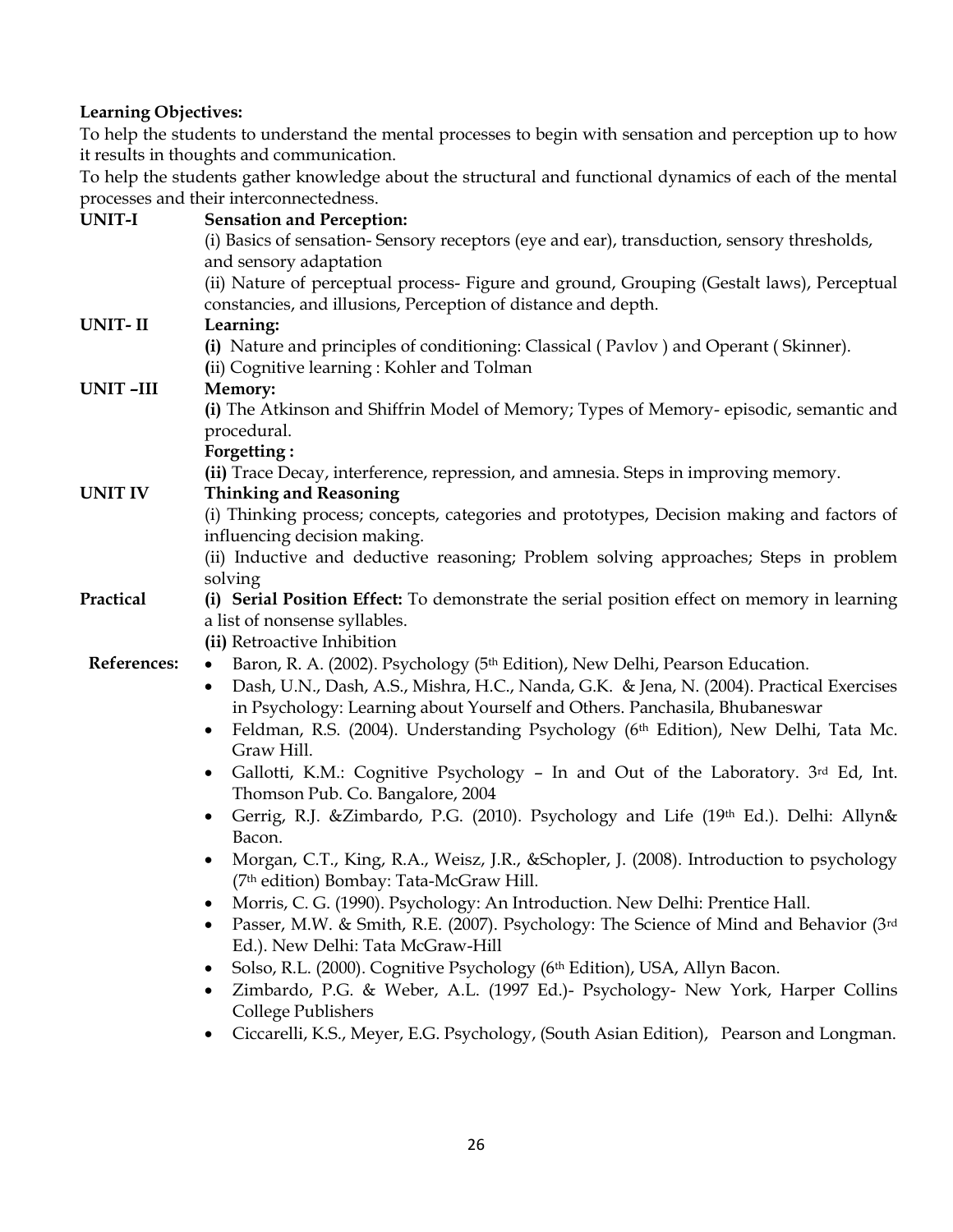## **CC-A 3: PSYCHOLOGICAL STATISTICS**

#### **Learning Objectives:**

- To help students develop knowledge and understanding of the application of Statistics within Psychology
- To help students develop Critical Thinking for application of appropriate statistical analysis in Psychological research

#### **UNIT-I Fundamentals of statistics**

**(i)** Meaning and scope of statistics, Nature of variables- Categorical and Continuous, Levels of Measurement- Nominal, Ordinal, Interval, and Ratio **(ii)** Drawing frequency distribution; Graphical representation of grouped data-Polygon, Histogram, Ogive.

### **UNIT- II Measures of Statistics**

(i) Measures of Central Tendency- Characteristics of mean, median and mode; Computation of mean, median, and mode

**(ii)** Measures of Variability- Concept of variability, computation of semiinter quartile range, Standard deviation and variance,percentilepoint&percentile rank.

#### **UNIT III Sources and Applications**

**(i)** Concept of Probability; Characteristics of Normal Probability curve, Applications of NPC, Deviation from NPC- Skewness and Kurtosis **(ii)**Concept of correlation, Product-moment correlation (ungrouped data), Rank order correlation, Chi-square test (Contingency Table)

## **UNIT –IV Hypothesis Testing**

**(i)** Level of significance; Type I and Type II error; Computation of 't' for independent and dependent samples, The Mann-Whitney U test **(ii)** Purpose and assumptions of ANOVA;One-way and two-way ANOVA; Kruskal-Wallis test

## **Practical** (i) **R.L. by Method of Limits** To find out the R. L. of volar surface of the right arm of a subject by method of limits (ii) **D.L. by Method of Limits**Tofind out the D.L. for lifted weight of your subject by method of limits.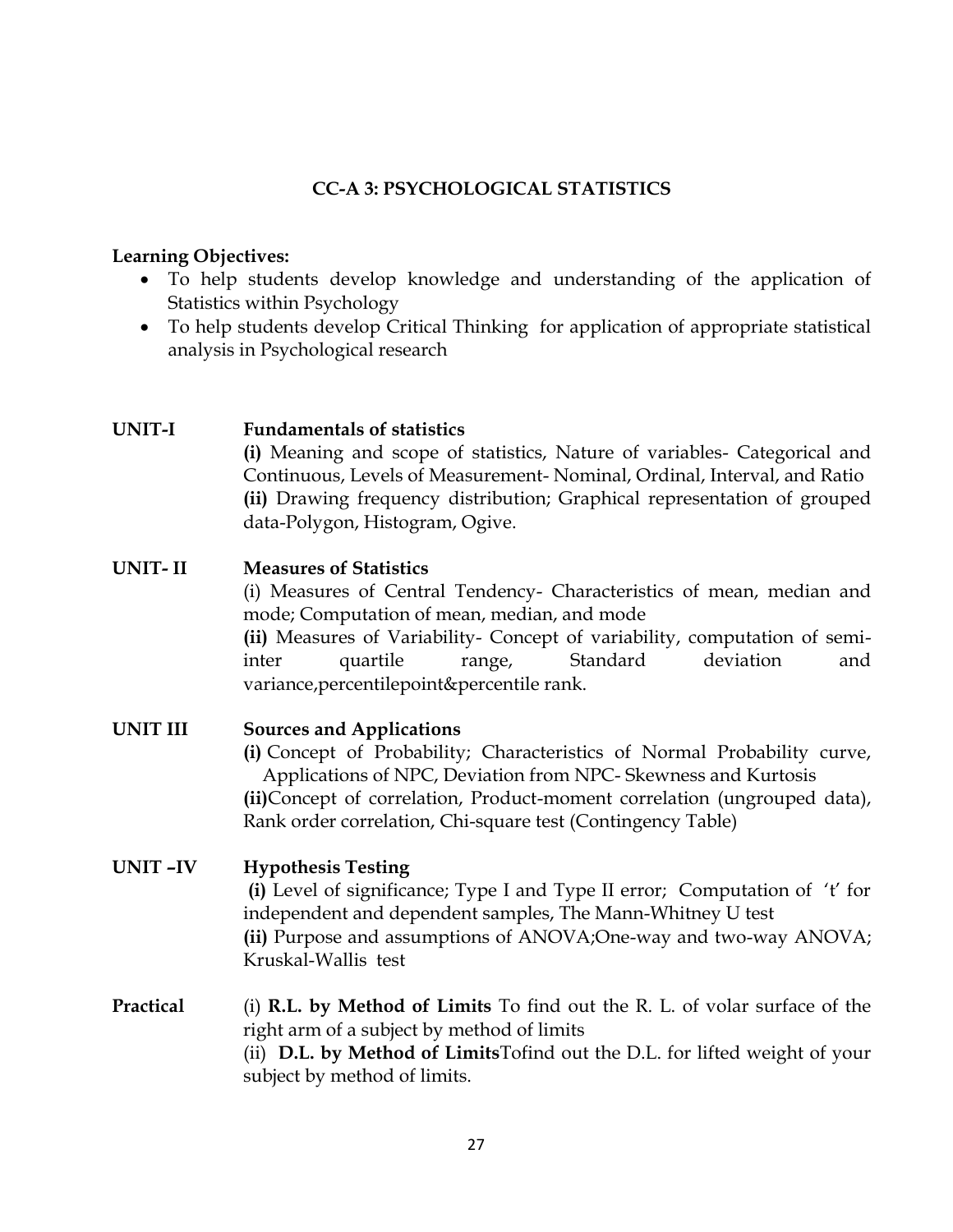**Recommend ed Books** • Aron, A., Aron, E.N., & Coups, E.J. (2007). Statistics for Psychology. (4thEd.) India: Pearson Education, Prentice Hall.

- Ferguson, G.A. &Takane, Y. (1989). Statistical Analysis in Psychology & Education, Tata McGraw Hill Publishing Company, New Delhi
- Garrett, H. E. & Woodworth, R.S. (1985). Psychology in Statistics and Education, Vakils, Feffer& Simons Ltd. Mumbai
- Mangal, S.K. (2002) Statistics in Psychology and Education. (2ndedt). New Delhi: Prentice – Hall of India.
- Siegal, S. (1994). Nonparametric Statistics. McGraw Hill, New Delhi
- Singh, A.K. (1986). Tests, Measurements, & Research Methods in Behavioral Sciences,

# **CC- A4: PSYCHOPATHOLOGY**

### **Learning Objectives:**

- 1. To help students define and understand the basic concepts underlying *psychopathology and the*  perspectives which contributed to the development of modern psychopathology.
- 2. To help students understand the assessment techniques for identifying and classifying maladaptive behavior and mental disorders.
- 3. To guide students to gain specific knowledge about different types of mental disorders.

## **UNIT-I Basics of Pathology**

(i) Concept of abnormality; Perspectives of abnormal behavior- Psychodynamic, Behavioral, Cognitive, Humanistic-Existential, and Sociocultural

(ii) Classification of maladaptive behavior-DSM-IV; Brief idea about DSM-V; Assessment techniques- Intelligence tests, History taking interview, Personality Assessment- Personality Inventories, Rating Scales, Projective tests.

## **UNIT- II Anxiety and Mood disorder**

**(i)**Symptoms, causes and treatment of Generalized anxiety disorder, Phobic disorder, Obsessive-Compulsive disorder

**(ii)** Depressive disorder –Symptoms, causes and treatment of Bipolar affective disorder, and Dysthymia

## **UNIT III Personality Disorders**

(i) Paranoid, Schizoid, Schizotypal.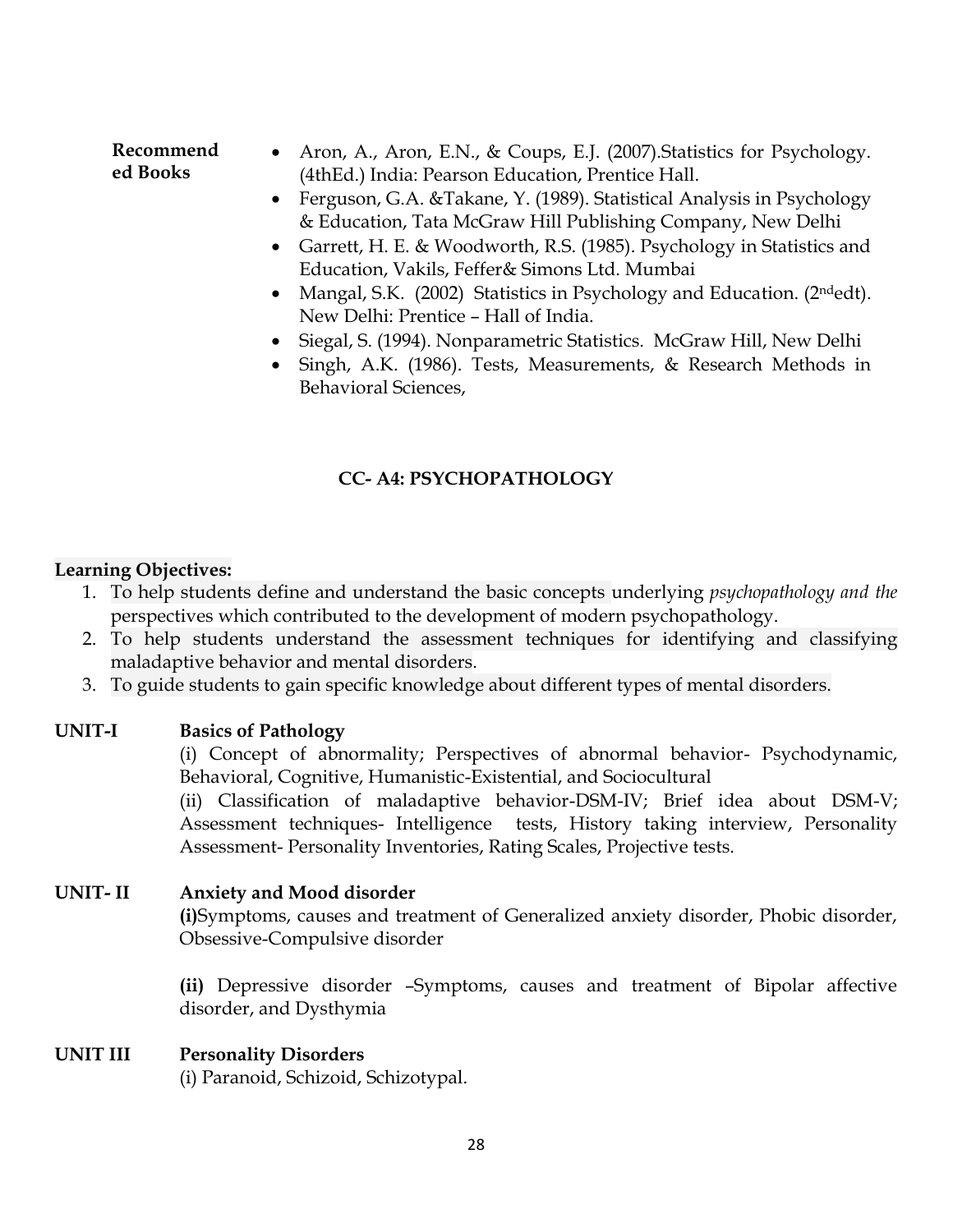|           | (ii) Antisocial, Borderline, Avoidant and Dependent personality.                                                                                                        |
|-----------|-------------------------------------------------------------------------------------------------------------------------------------------------------------------------|
| UNIT-IV   | <b>Schizophrenia and Therapies</b><br>(i) Characteristics, Major subtypes, Causes and treatment of Schizophrenia<br>(ii) Psychodynamic, and Cognitive Behavior therapy. |
| Practical | (i) Test of Neuroticism.<br>(ii) Test of Depression.                                                                                                                    |

### **Discipline Specific Elective(DSE) – A1: ORGANIZATIONAL BEHAVIOR**

#### **Learning Objectives:**

- To help students able to understand the structure, functions, and designs of different organizations.
- To make students understand the processes of group decision making and leadership functions in different organizations.
- To make students understand the theories of work motivation and related issues of power and politics in the organizational set up.
- To help students demonstrate professional skills in the evaluation, management, and development of human resources in the organizations.

| <b>UNIT I</b>  | Historical context of organizational behavior                                      |
|----------------|------------------------------------------------------------------------------------|
|                | (i) Contributions of Taylor, Weber and Fayoll; Challenges, Scope and opportunities |
|                | for OB                                                                             |
|                | (ii) OB perspectives-Open system approach, Human relations perspective, Socio-     |
|                | technical approach, OB model responsive to Indian realities                        |
| UNIT-II        | Organization System                                                                |
|                | (i) Structure and functions of organization, Common organizational designs,        |
|                | Management roles, functions and skills                                             |
|                | (ii) Group decision making processes in organizations, Organizational leadership   |
|                | and types of leadership in organizations                                           |
| UNIT-III       | Work, Power and Politics                                                           |
|                | (i) Contemporary theories of work motivation-ERG theory, McClelland's theory of    |
|                | needs, Cognitive evaluation theory, Goal-setting theory, Reinforcement theory      |
|                | (ii) Defining power in organization, Bases of power, Power tactics, Nature of      |
|                | organizational politics, Impression management, and defensive behavior             |
| <b>UNIT-IV</b> | Human resource development and Evaluation                                          |
|                | (i) Human Skills and Abilities, Selection Practices for Optimal Use of Human       |
|                | Resources; Training Programs for the Development of Human Resources                |
|                | (ii) Performance Evaluation-Purpose, Methods, Potential Problems and methods to    |
|                | overcome them                                                                      |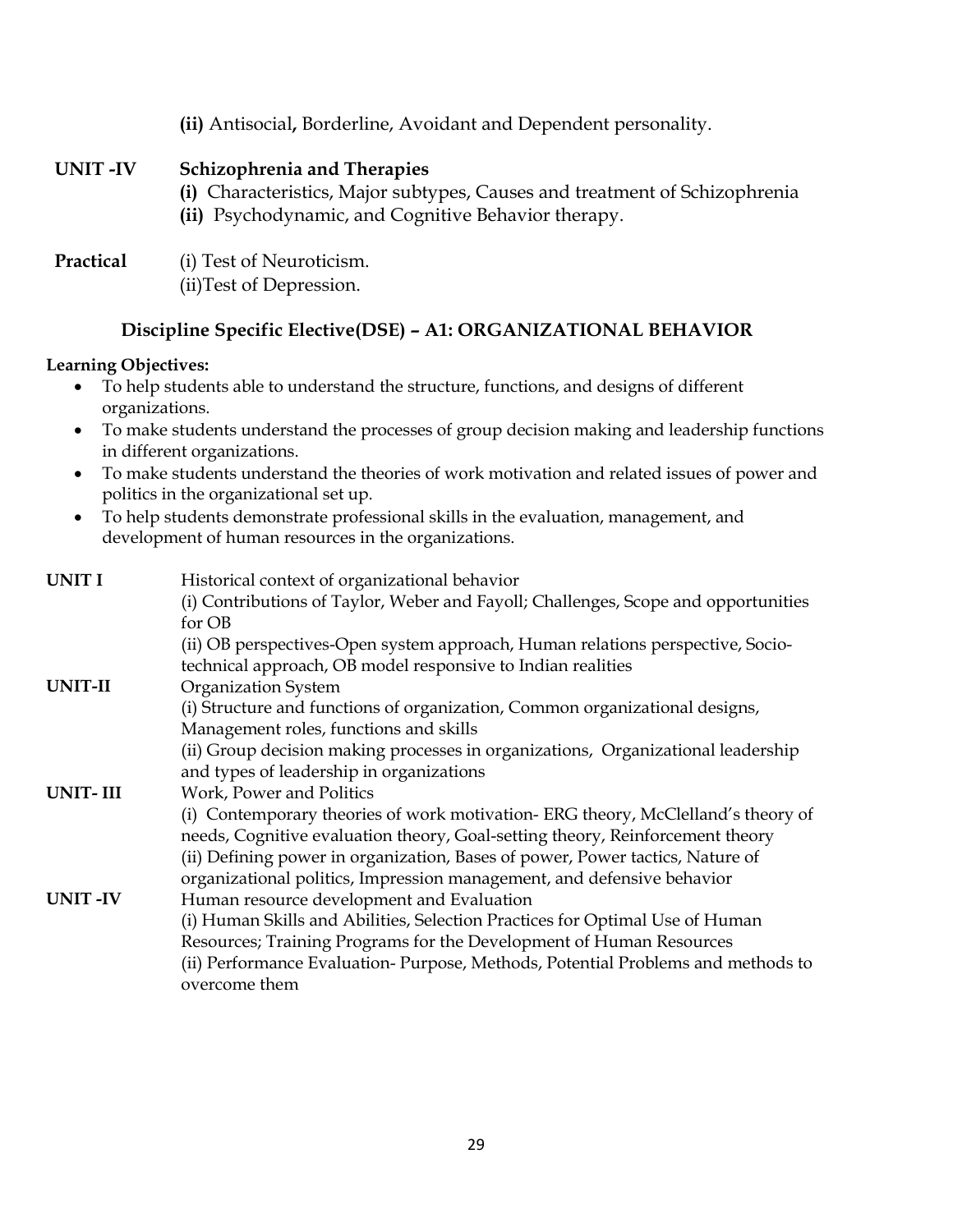**Recommended**  Dash, U.N., Dash, A.S., Mishra, H.C., Nanda, G.K. & Jena, N. (2004). Practical **Books** Exercises in Psychology: Learning about Yourself and Others. Panchasila, Bhubaneswar Greenberg, J. & Baron, R.A. (2007). Behaviour in Organizations (9th Ed.). India: Dorling Kindersley. Luthans, F. (2009). Organizational behavior. New Delhi: McGraw Hill. Pareek, U.(2010). Understanding organizational behaviour. Oxford: Oxford University Press. Robbins, S.P.; Timothy, A.J. &Vohra, N. (2012). Organizational Behavior, 15th Edn. Pearson Education: New Delhi Schultz, D. and Schultz, S.E. (2004). Psychology and Work Today. Delhi: Pearson Inc. Singh, K. (2010). Organizational Behaviour: Texts & Cases. India: Dorling Kindersley

#### **DSE- A2:COUNSELING PSYCHOLOGY**

#### **Learning Objectives:**

- To help students able to understand and integrate current scientific knowledge and theory into counseling practice.
- To make students learn the history and professional issues related to counseling psychology.
- To help students integrate and convey information in the core areas of counseling practice.
- To help students demonstrate professional behavior in their various roles as counseling psychologists.

| UNIT-I                      | <b>Basics of Counseling</b>                                                                                                                                |
|-----------------------------|------------------------------------------------------------------------------------------------------------------------------------------------------------|
|                             | (i) Meaning, scope and purpose of counseling with special reference to India; The                                                                          |
|                             | counseling process, counseling relationship, counseling interview                                                                                          |
|                             | (ii) Characteristics of a good counselor, Ethics and values in counseling; Education and                                                                   |
|                             | training of the counselor                                                                                                                                  |
| <b>UNIT II</b>              | <b>Theories and Techniques of Counseling</b>                                                                                                               |
|                             | (i) Psychodynamic approach-Freud and Neo Freudians; Humanistic approach-Existential<br>and Client centered                                                 |
|                             | (ii) Cognitive approach- Rational-emotive and transaction analysis; Behavioral approach-<br>Behavior modification; Indian contribution-yoga and meditation |
| <b>UNIT-III</b>             | <b>Counseling Programs</b>                                                                                                                                 |
|                             | (i) Working in a counseling relationship, transference and counter transference, termination<br>of counseling relationship, Factors influencing counseling |
|                             | (ii) Student counseling, Emphases, roles and activities of the school, and college counselor.                                                              |
| <b>UNIT-IV</b>              | Counseling application                                                                                                                                     |
|                             | (i) Family and Marriage Counseling, Family life and family cycle, Models and methods of<br>family counseling                                               |
|                             | (ii) Alcohol and drug abuse counseling; Counseling the persons with Suicidal tendencies,<br>and Victims of Harassment and Violence                         |
| Recommended<br><b>Books</b> | Burnard Philip. (1995). Counselling Skills Training - A sourcebook of Activities.<br>$\bullet$<br>New Delhi: Viva Books Private Limited.                   |
|                             | Dash, U.N., Dash, A.S., Mishra, H.C., Nanda, G.K. & Jena, N. (2004). Practical                                                                             |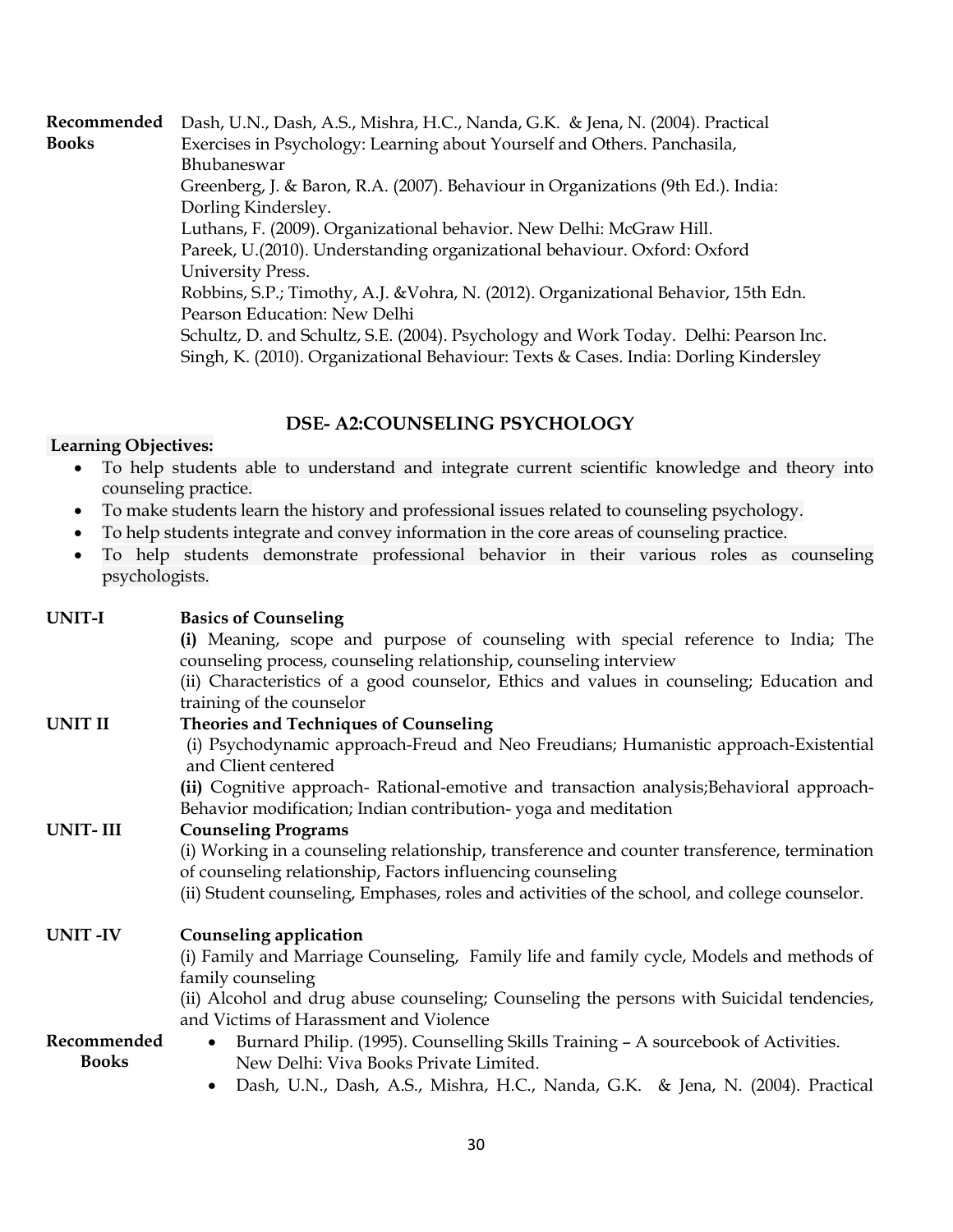Exercises in Psychology: Learning about Yourself and Others. Panchasila, Bhubaneswar

- Feltham, C and Horton, I. (2000). Handbook of Counseling and Psychotherapy. London: Sage.
- Gibson, R.L & Mitchell M.H. (2003). Introduction to counseling and Guidance. 6thedn. Delhi: Pearson Education
- Gladding, S.T. (2009). Counselling: A comprehensive profession (6th Ed.). New Delhi: Pearson India
- Mishra, H.C. &Varadwaj, K. (2009). Counseling Psychology: Theories, Issues and Applications, DivyaPrakashini, Samantarapur, Bhubaneswar, Odisha
- Misra, G. (Ed) (2010). Psychology in India, Volume 3: Clinical and Health Psychology. New Delhi: Pearson India.
- Nelson-Jones. (1995). The theory and practice of counseling. 2<sup>nd</sup>Edn. London: Holt, Rinehart and Winston Ltd
- Rao, S. (2002). Counselling and Guidance ( 2nd Ed.). New Delhi: McGraw Hill.

# **GENERIC ELCETIVE (GE)**

# **GE-PSY-01: GENERAL PSYCHOLOGY**

## **OBJECTIVE:**

Provide an overview of the basic concepts in psychology to help in better communication and enhance adjustment in life and work.

## **Unit – I**

**Introducing psychology** Concept and definition of psychology, origins of psychology, key perspectives of psychology: Behavioral, cognitive, humanistic, psychodynamic, socio-cultural.

#### **Unit - II**

#### **Methods in psychology**

- **a.** Natural observation, survey and case study- advantages and limitations.
- **b.** Experimental and correlational methods- advantages and limitations.

#### **Unit - III**

#### **Learning and Motivation**

Principles and applications of Classical conditioning, operant conditioning, and observational learning; Learning strategies; Learning in a digital world; Self regulated learning; Perspectives on motivation, types of motivation, motivational conflicts.

## **Unit - IV**

**(a) Memory:** Models of memory: Levels of processing, Parallel Distributed Processing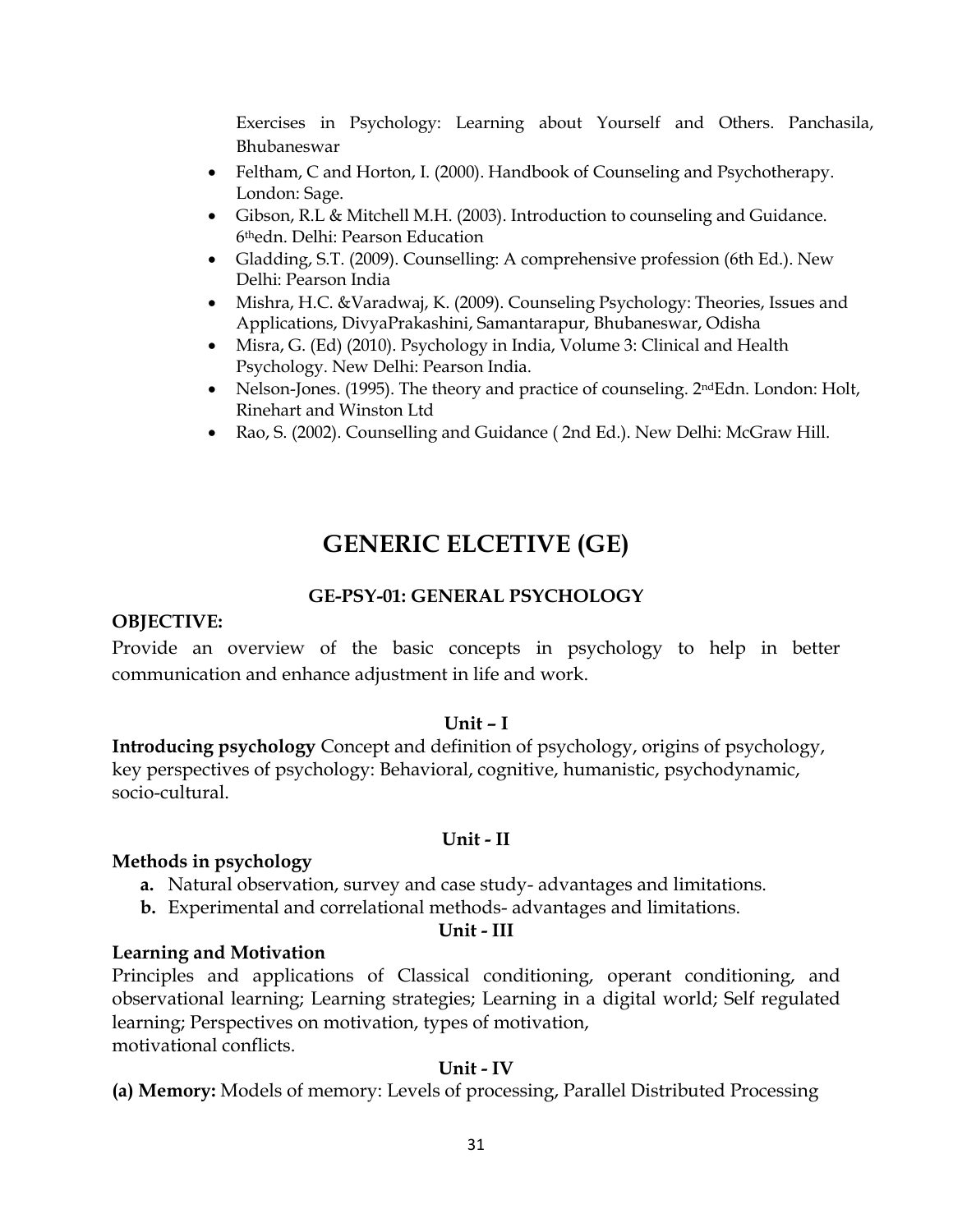model, Information processing, Forgetting, Improving memory. **(b) Emotions:** Components, theories

## **Readings:**

Chadha, N.K. & Seth, S. (2014). The Psychological Realm: An Introduction. Pinnacle Learning, New Delhi.

Ciccarelli , S. K & Meyer, G.E (2008). Psychology (South Asian Edition). New Delhi: Pearson

Feldman.S.R.(2009). Essentials of understanding psychology ( 7th Ed.) New Delhi: Tata McGraw Hill.

Glassman,W.E.(2000).Approaches to Psychology(3rd Ed.) Buckingham: Open University Press.

Michael ,W., Passer, Smith, R.E.(2007). Psychology: The Science of mind and Behavior. New Delhi :Tata McGraw-Hill.

# **OR**

# **GE – PSY- 1: PSYCHOLOGY OF LIVING**

## **Unit - I**

**Introduction:** What is psychology, relevance of psychology, mind-body relationship, psychological factors and physical illness, body image, lifestyle interventions.

## **Unit - II**

**Self and relationships:** importance of family and peer groups in one's life, importance of emotional intelligence, role of culture.

## **Unit - III**

**Self in disintegrative experiences:** anxiety, stress, depression, coping

## **Unit - IV**

**Growth and actualizing self:** self-direction, subjective well-being, hope, optimism, resilience.

## **Reference Books:**

• Atwater, E. & Grover, D. & Karen (1999). Psychology for living: Adjustment, growth and behavior today. Prentice Hall.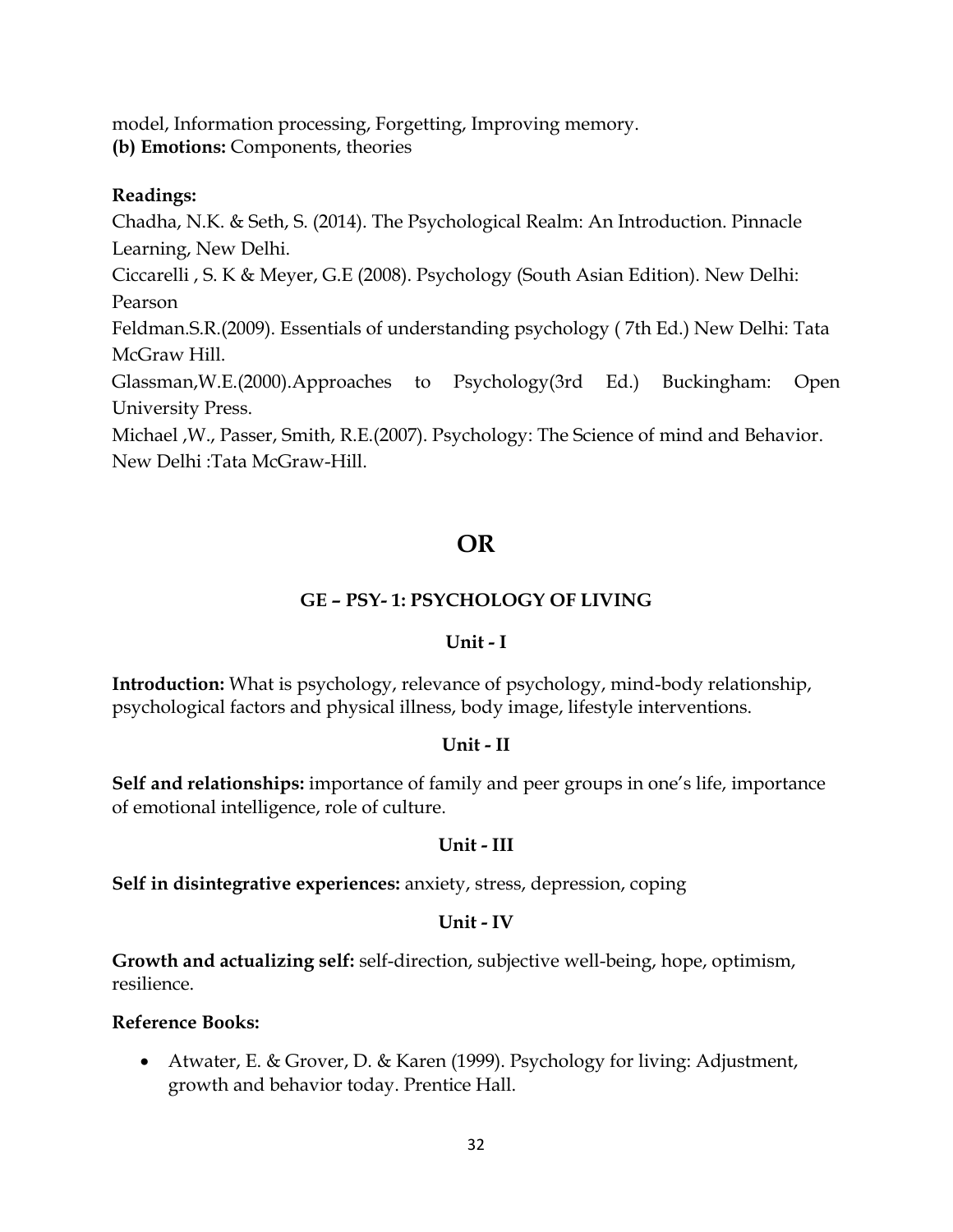• Carr, A. (2004). Positive Psychology: The science of happiness and human strength.UK: Routledge.

### **GE-PSY-02: PSYCHOLOGY FOR HEALTH AND WELL-BEING**

**Objective –** To understand the spectrum of health and illness for better health management.

### **UNIT - I**

### **Illness, Health and Well being:**

Continuum and Models of health and illness: Medical, Bio-psychosocial, holistic health; health and well being.

#### **UNIT - II**

### **Stress and Coping:**

Nature and sources of stress; Effects of stress on physical and mental health; Coping and stress management

#### **UNIT - III**

#### **Health Management:**

Health-enhancing behaviors: Exercise, Nutrition, Health compromising behaviours; Health Protective behaviours, Illness Management

#### **Unit - IV**

## **Human strengths and life enhancement:**

Classification of human strengths and virtues; cultivating inner strengths: Hope and optimism; gainful Employment and Me/We Balance

#### **References** –

Carr, A. (2004). *Positive Psychology: The science of happiness and human strength.*UK: Routledge.

DiMatteo, M.R. & Martin, L.R.(2002). *Health psychology.* New Delhi: Pearson.

Forshaw, M. (2003).*Advanced Psychology: Health Psychology*. London: Hodder and Stoughton.

Hick, J.W. (2005).Fifty signs of Mental Health. A Guide to understanding mental health. Yale University Press.

Misra,G. (1999).Stress and Health. New Delhi: Concept.

Sarafino, E.P. (2002). Health psychology: Bio psychosocial interactions (4th Ed) NY: Wiley.